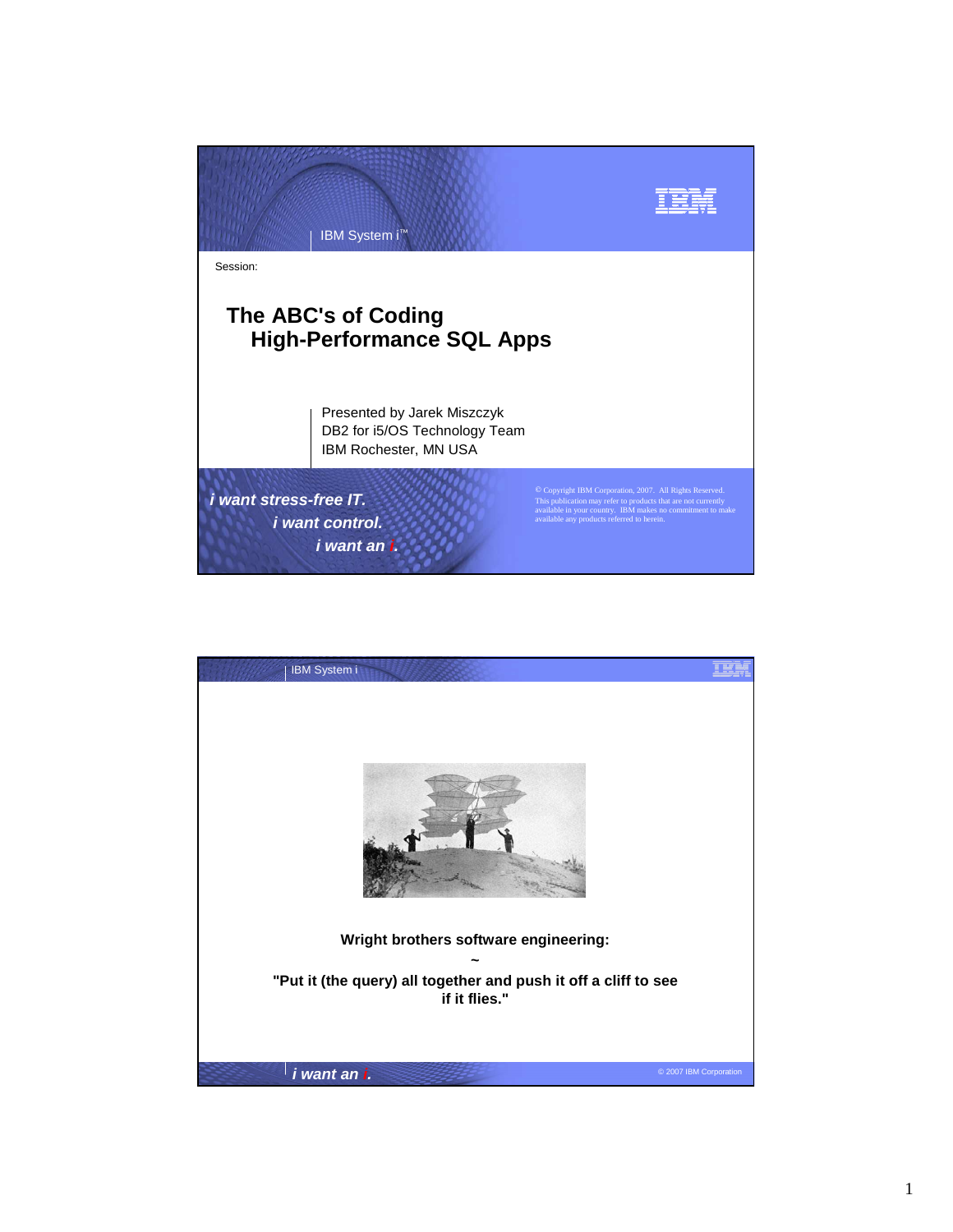

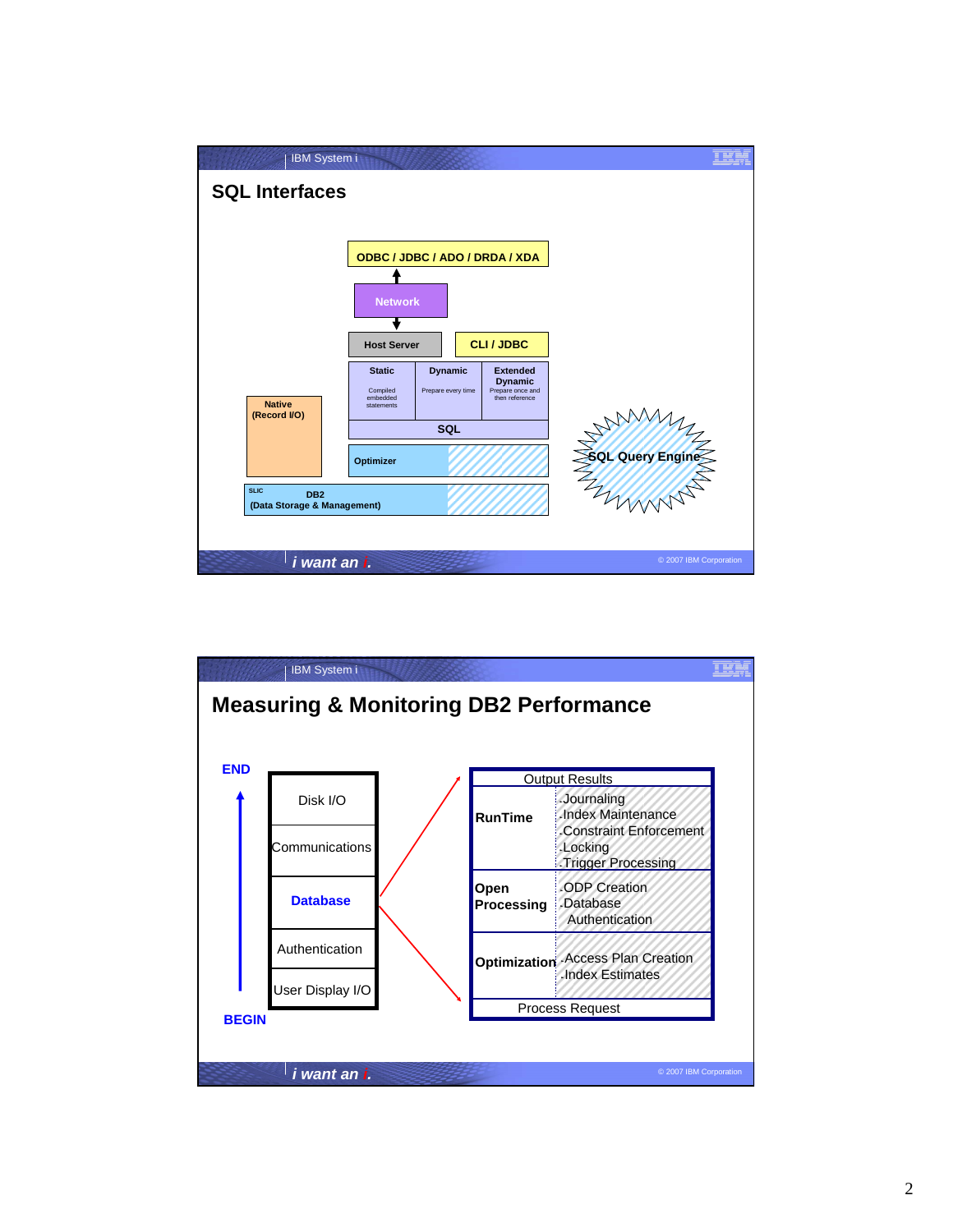

| <b>IBM System i</b>                                                                                                         |                        |
|-----------------------------------------------------------------------------------------------------------------------------|------------------------|
| <b>Dynamic SQL</b>                                                                                                          |                        |
| • SQL statements are dynamically created on the fly as part of application<br>logic:<br>PREPARE, EXECUTE, EXECUTE IMMEDIATE |                        |
| <b>DSTRING = 'DELETE FROM CORPDATA.EMPLOYEE</b><br><b>WHERE EMPNO = 33';</b>                                                |                        |
| <b>EXEC SOL</b><br><b>PREPARE S1 FROM : DSTRING;</b>                                                                        |                        |
| <b>EXEC SOL</b><br><b>EXECUTE S1;</b>                                                                                       |                        |
|                                                                                                                             |                        |
| i want an i.                                                                                                                | © 2007 IBM Corporation |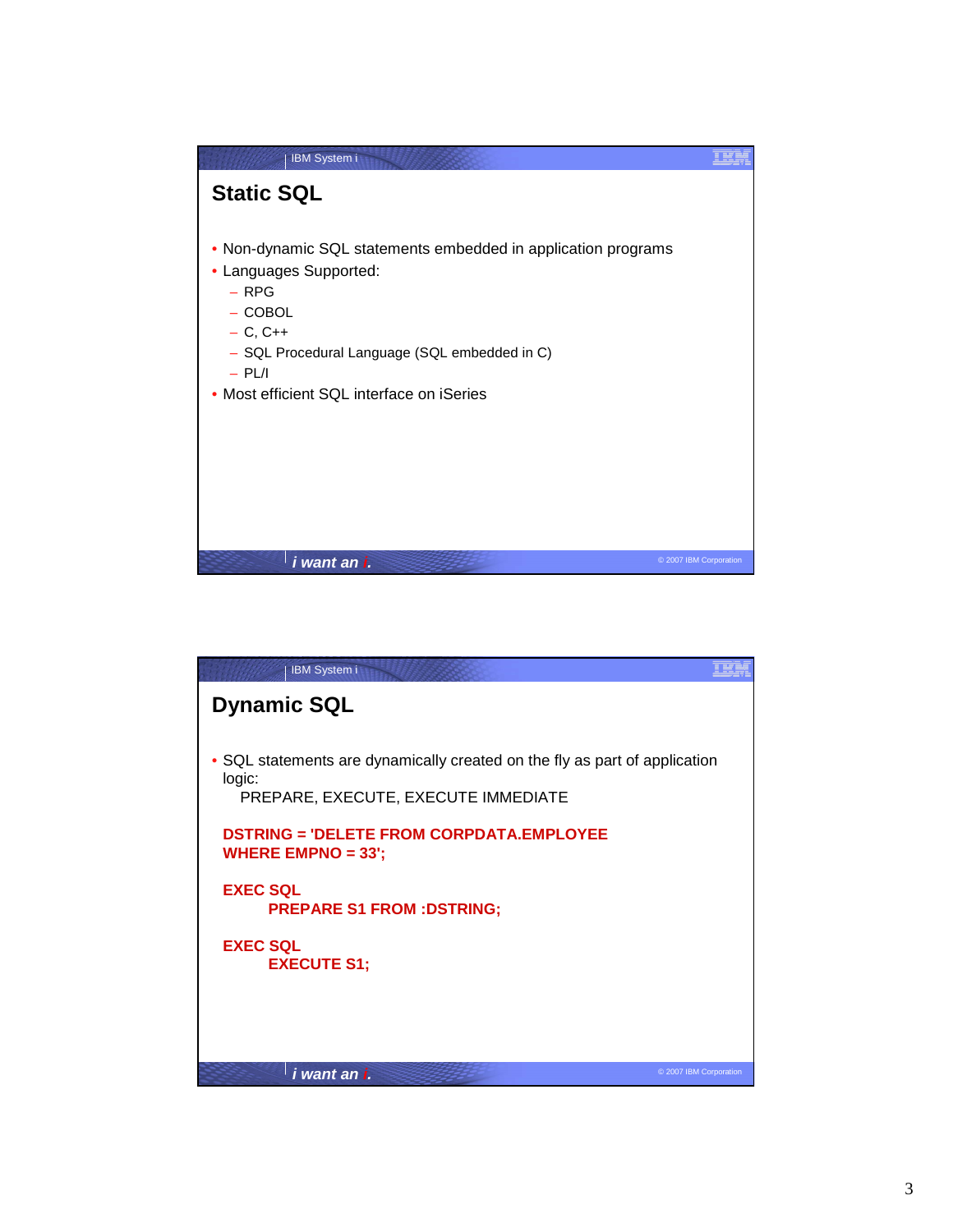

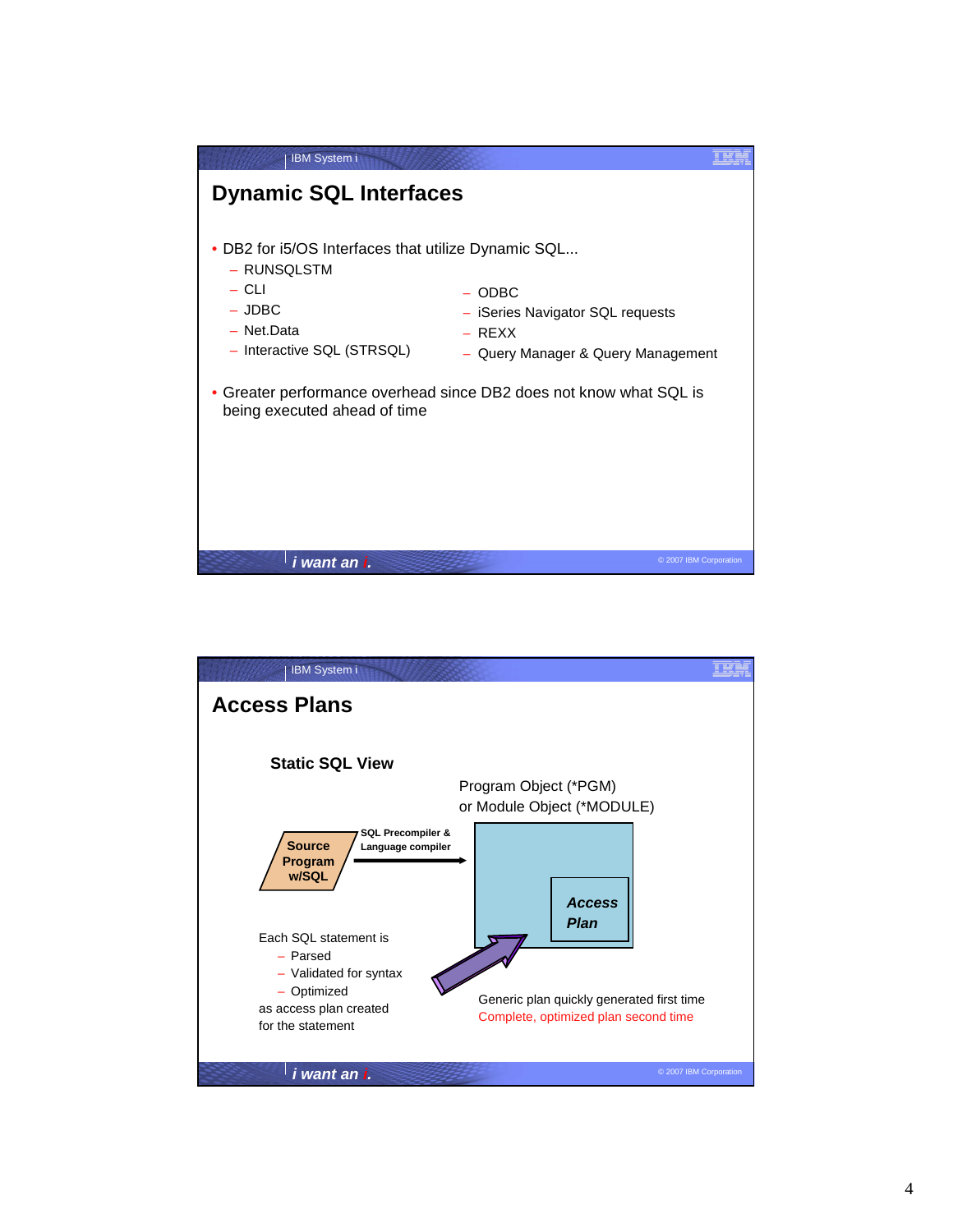

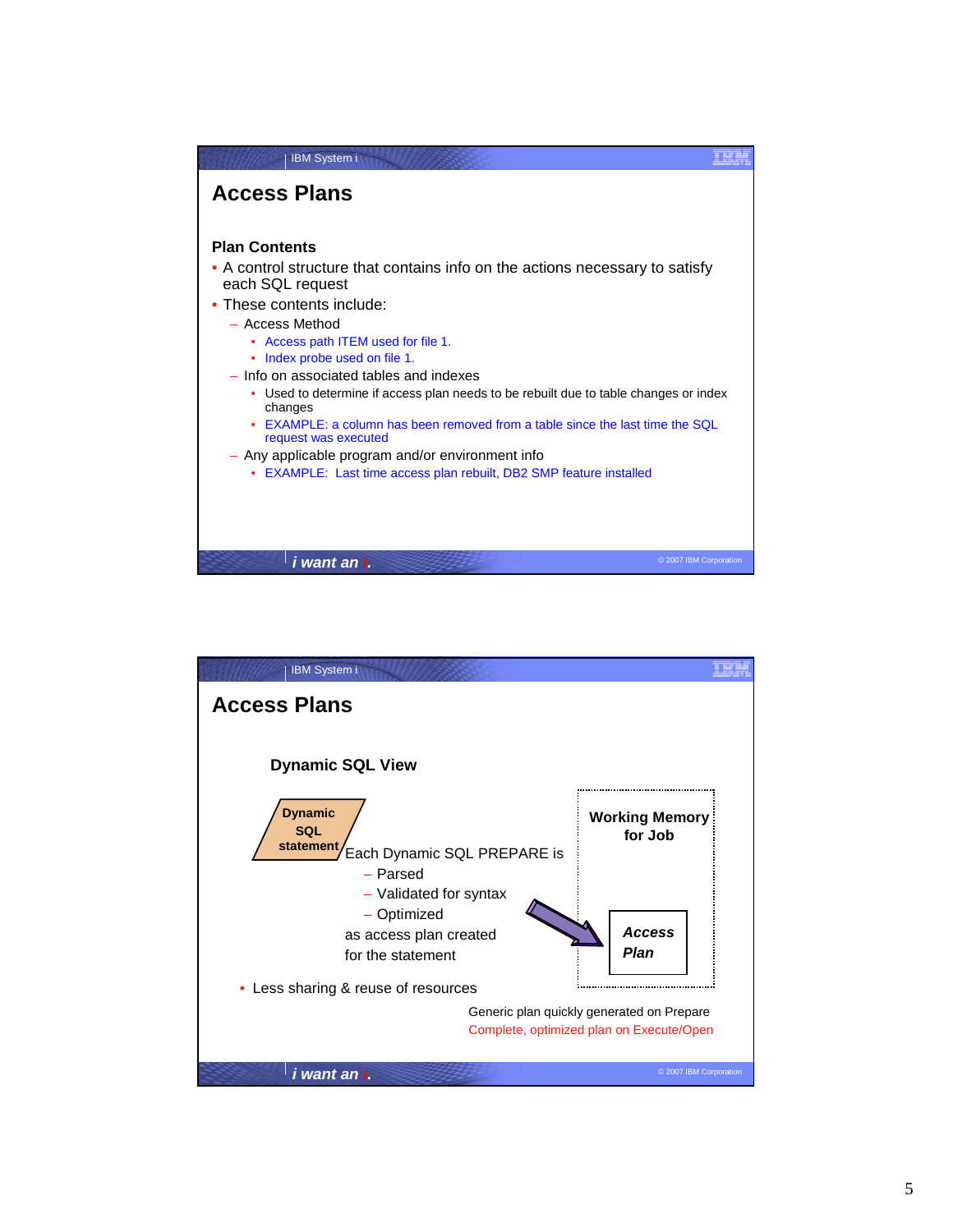

| <b>IBM System i</b>                                                                                                                                                                                                                                                                    |                        |
|----------------------------------------------------------------------------------------------------------------------------------------------------------------------------------------------------------------------------------------------------------------------------------------|------------------------|
| <b>OPENing the Access Plan</b>                                                                                                                                                                                                                                                         |                        |
| Validate the Access Plan<br>• IF NOT Valid, THEN Reoptimize & update plan (late binding)<br>- Some of the possible reasons:<br>• Table size greatly increased<br>Index added/removed<br>• Significant host variable value change<br>Implement Access Plan: CREATE ODP (Open Data Path) |                        |
| <b>NOTE:</b> If optimizer has to rebuild access plan stored in a program or<br>package object, then users may have to build a temporary access plan<br>in some cases.                                                                                                                  |                        |
| i want an i.                                                                                                                                                                                                                                                                           | © 2007 IBM Corporation |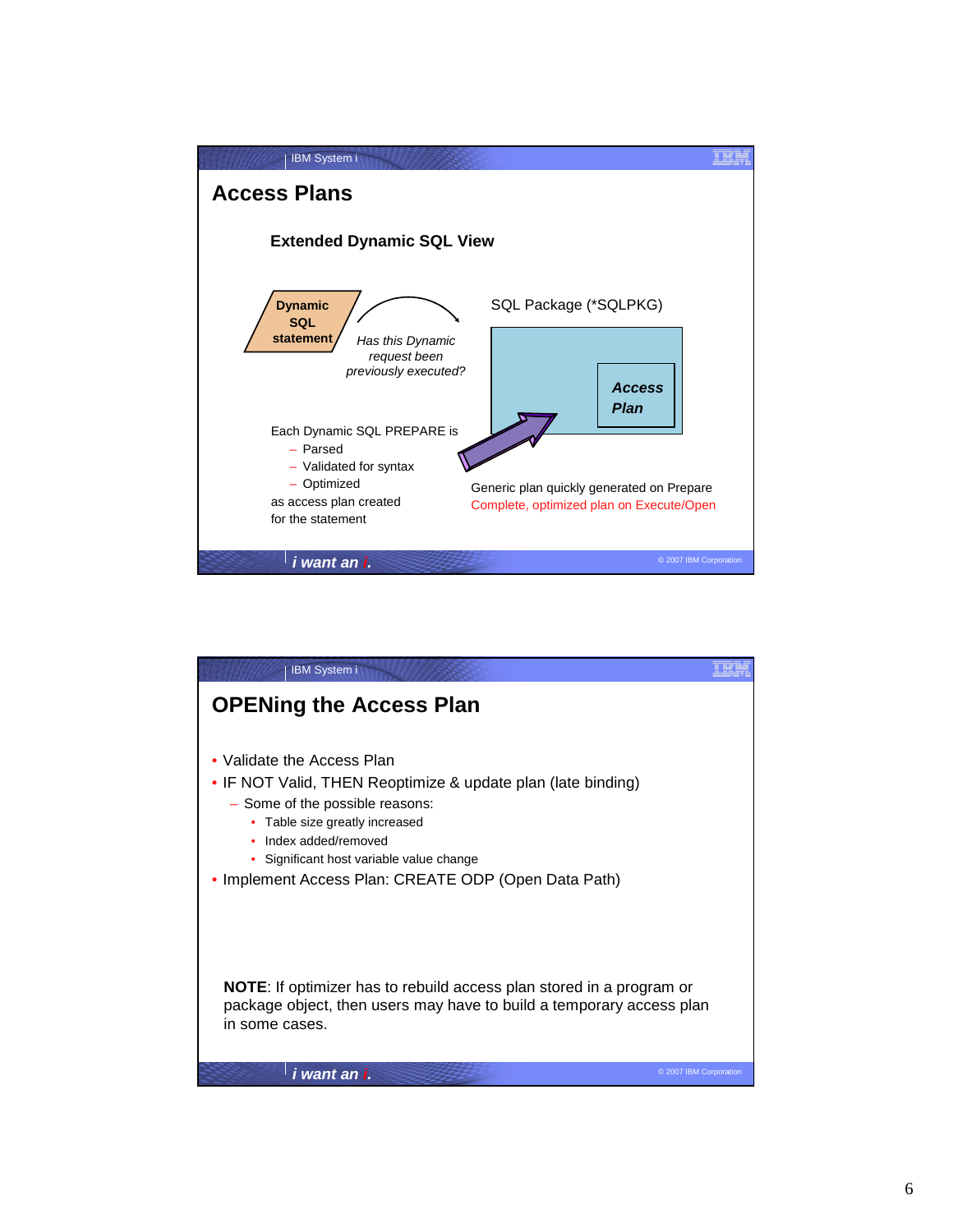

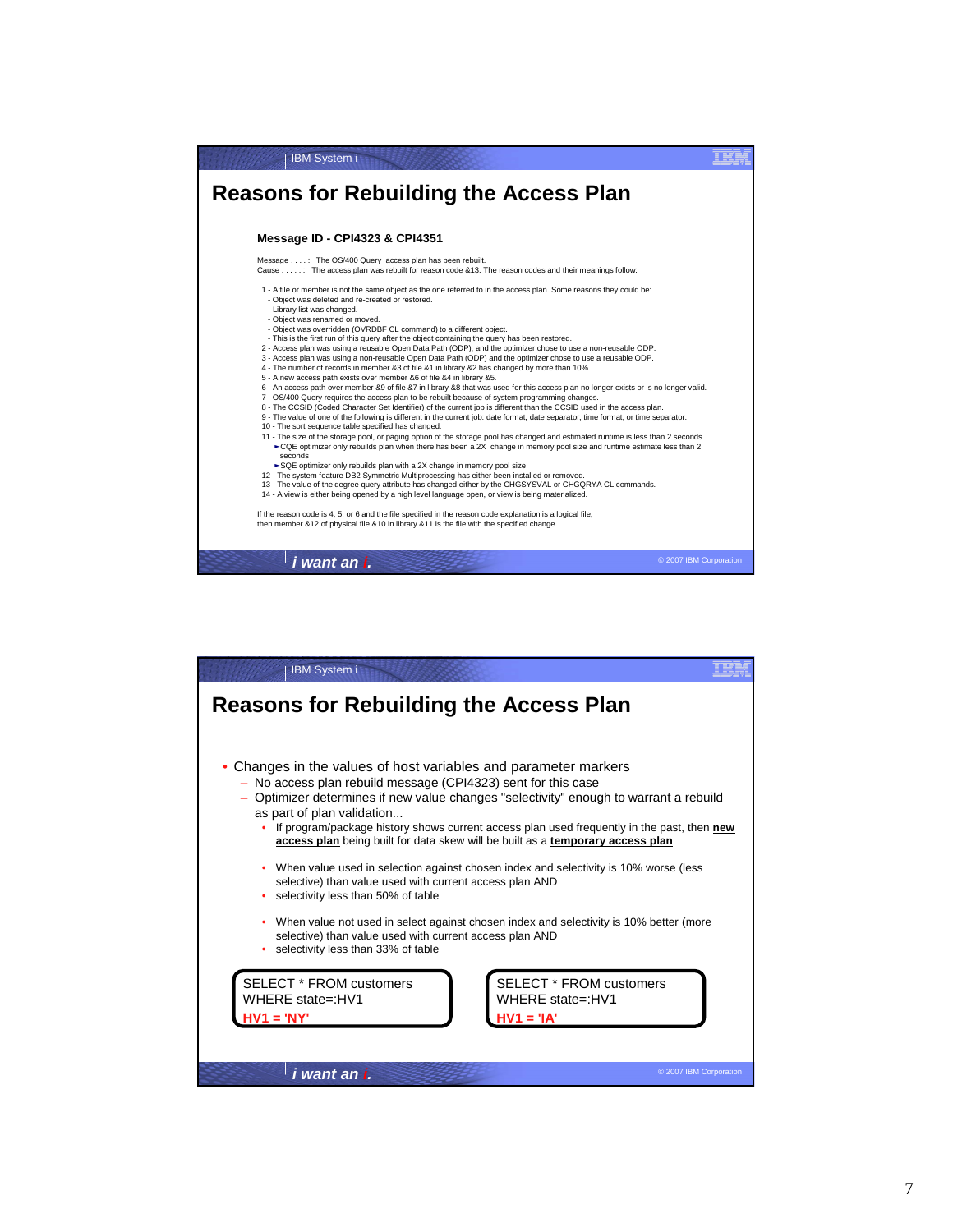

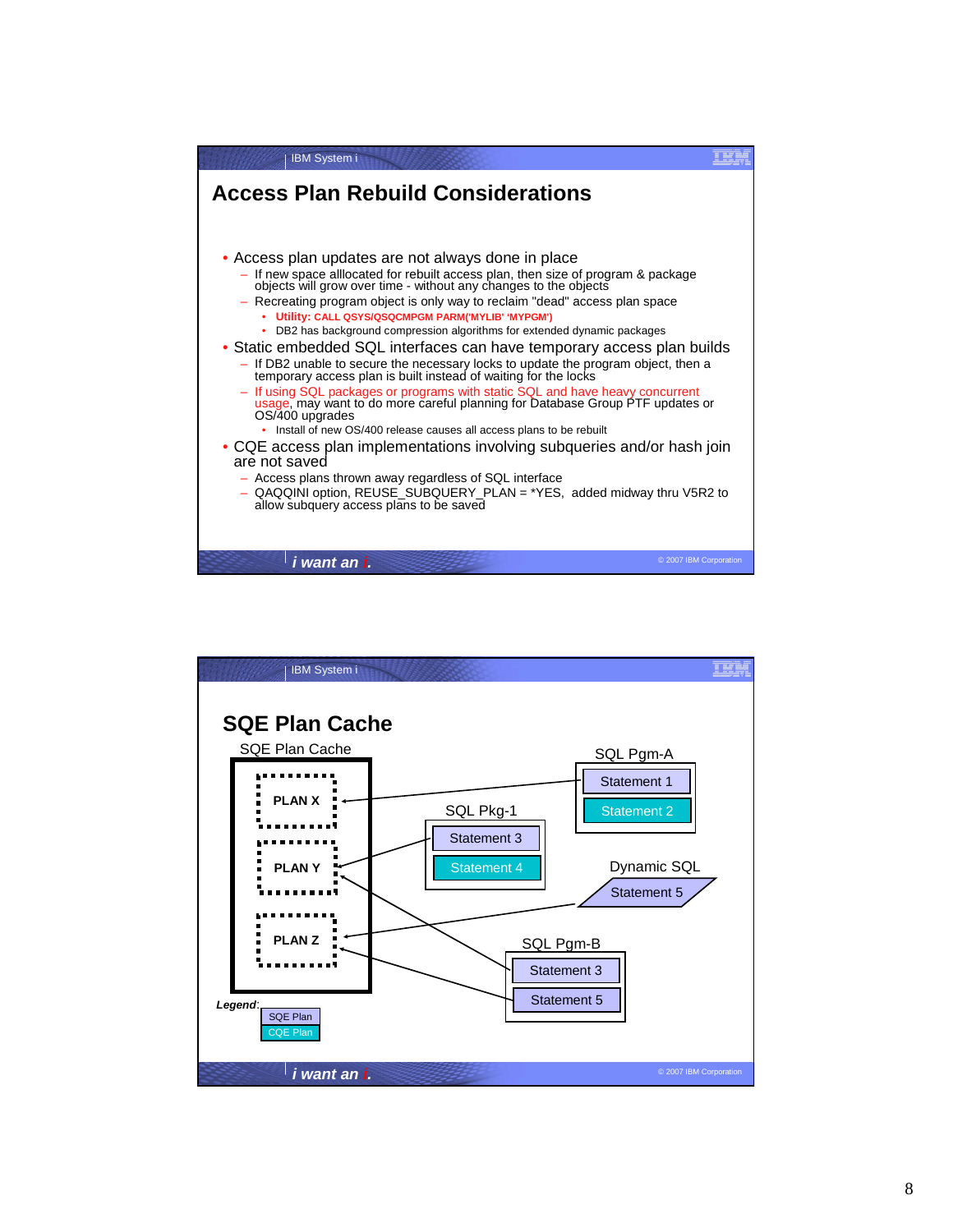

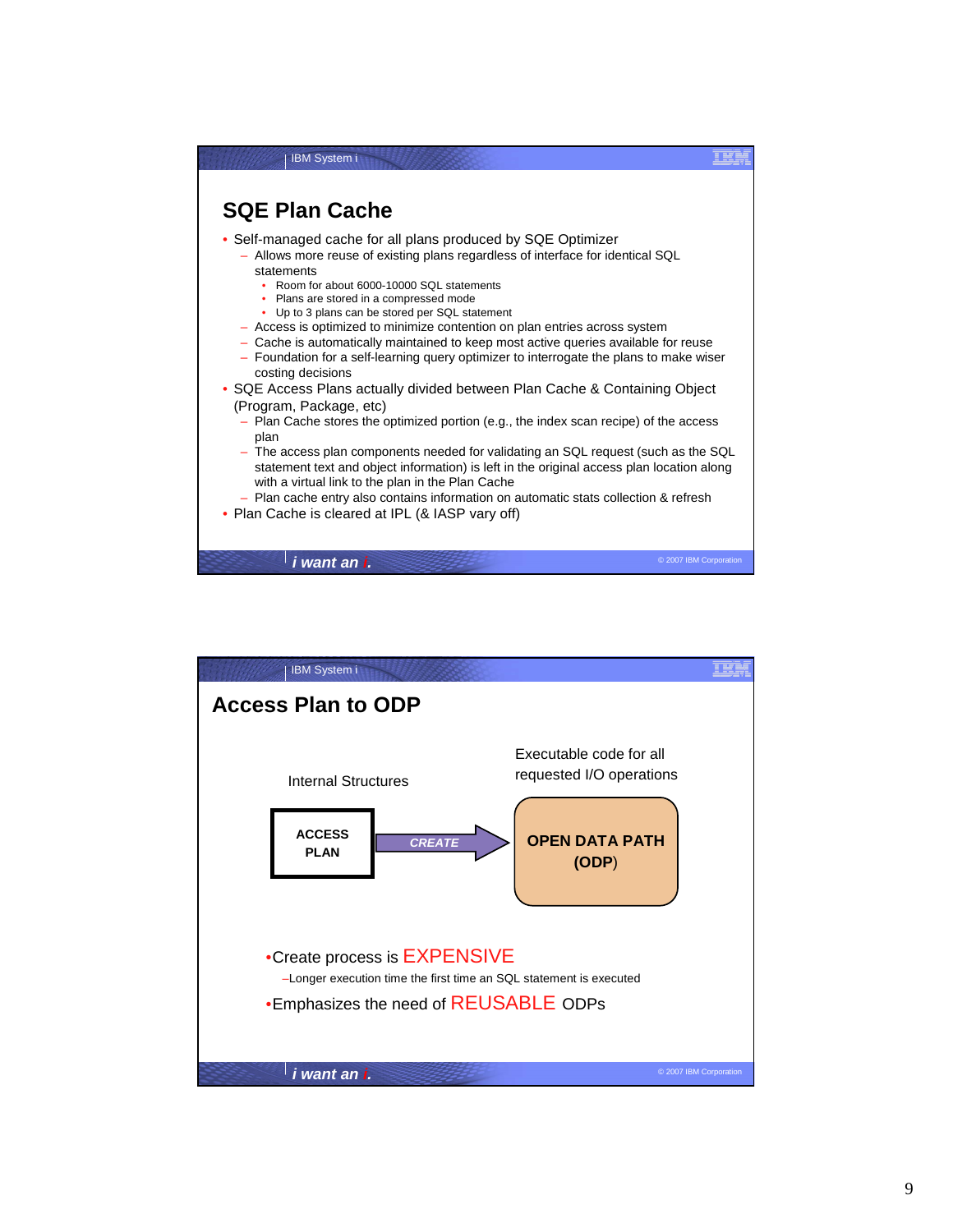

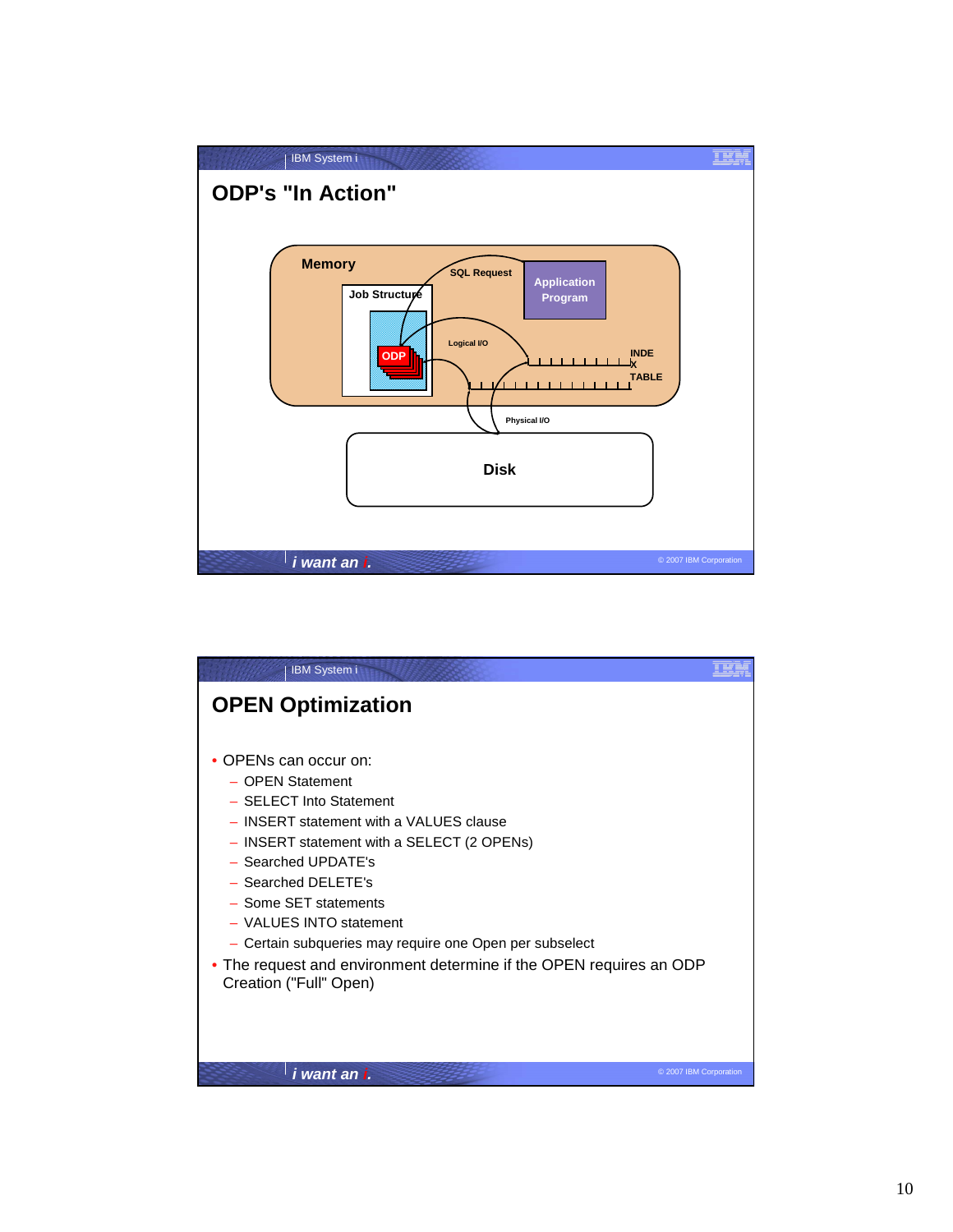

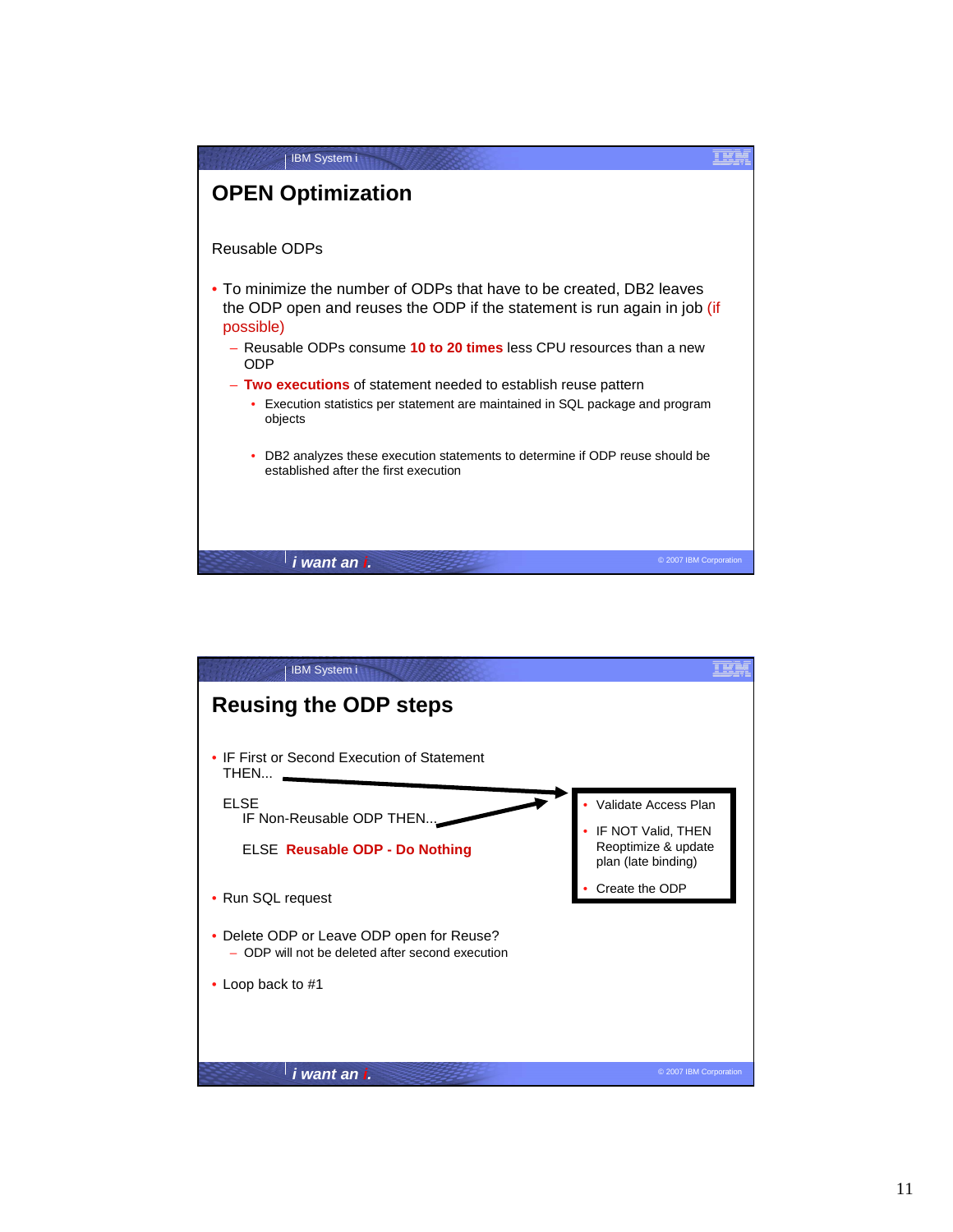| <b>IBM System i</b>                                                                                                            |                                                                                                                                                                                                                                                                                                                                                                                                                                            |                        |
|--------------------------------------------------------------------------------------------------------------------------------|--------------------------------------------------------------------------------------------------------------------------------------------------------------------------------------------------------------------------------------------------------------------------------------------------------------------------------------------------------------------------------------------------------------------------------------------|------------------------|
| <b>OPEN Optimization</b>                                                                                                       |                                                                                                                                                                                                                                                                                                                                                                                                                                            |                        |
| Reusable ODP Example<br><b>INSERT INTO resultTable</b><br>SELECT id, name<br><b>FROM customers</b><br>WHERE region = 'Central' | SQL7912 ODP created.<br>SQL7912 ODP created.<br><br>SQL7913 ODP deleted.<br>SQL7913 ODP deleted.<br>SQL7985 CALL statement complete<br>SQL7912 ODP created.<br>SQL7912 ODP created.<br>$\ddotsc$<br>SQL7914 ODP not deleted.<br>SQL7914 ODP not deleted.<br>SQL7985 CALL statement complete<br>SQL7911 ODP reused.<br>SQL7911 ODP reused.<br>44<br>SQL7914 ODP not deleted.<br>SQL7914 ODP not deleted.<br>SQL7985 CALL statement complete |                        |
| i want an i.                                                                                                                   |                                                                                                                                                                                                                                                                                                                                                                                                                                            | © 2007 IBM Corporation |

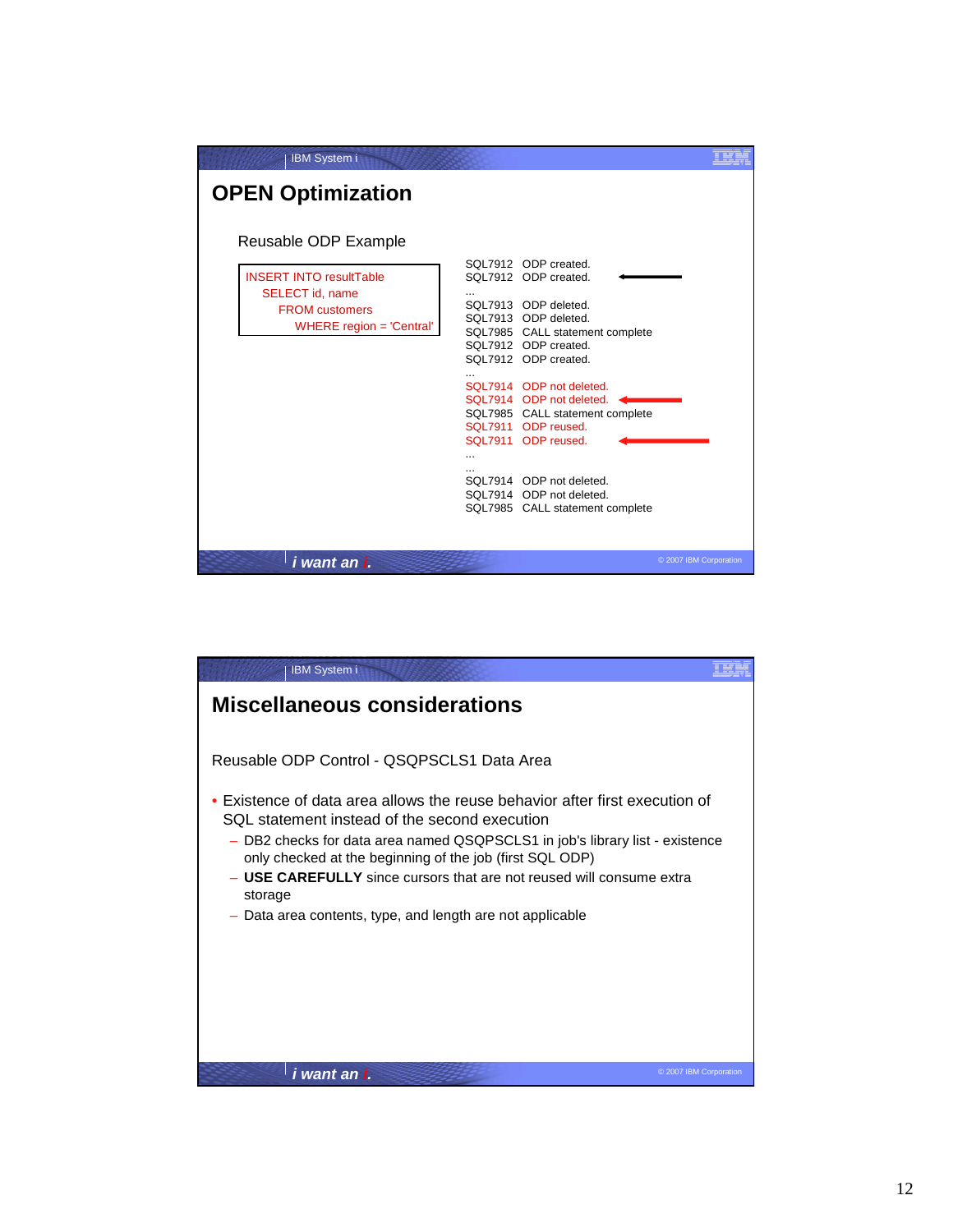

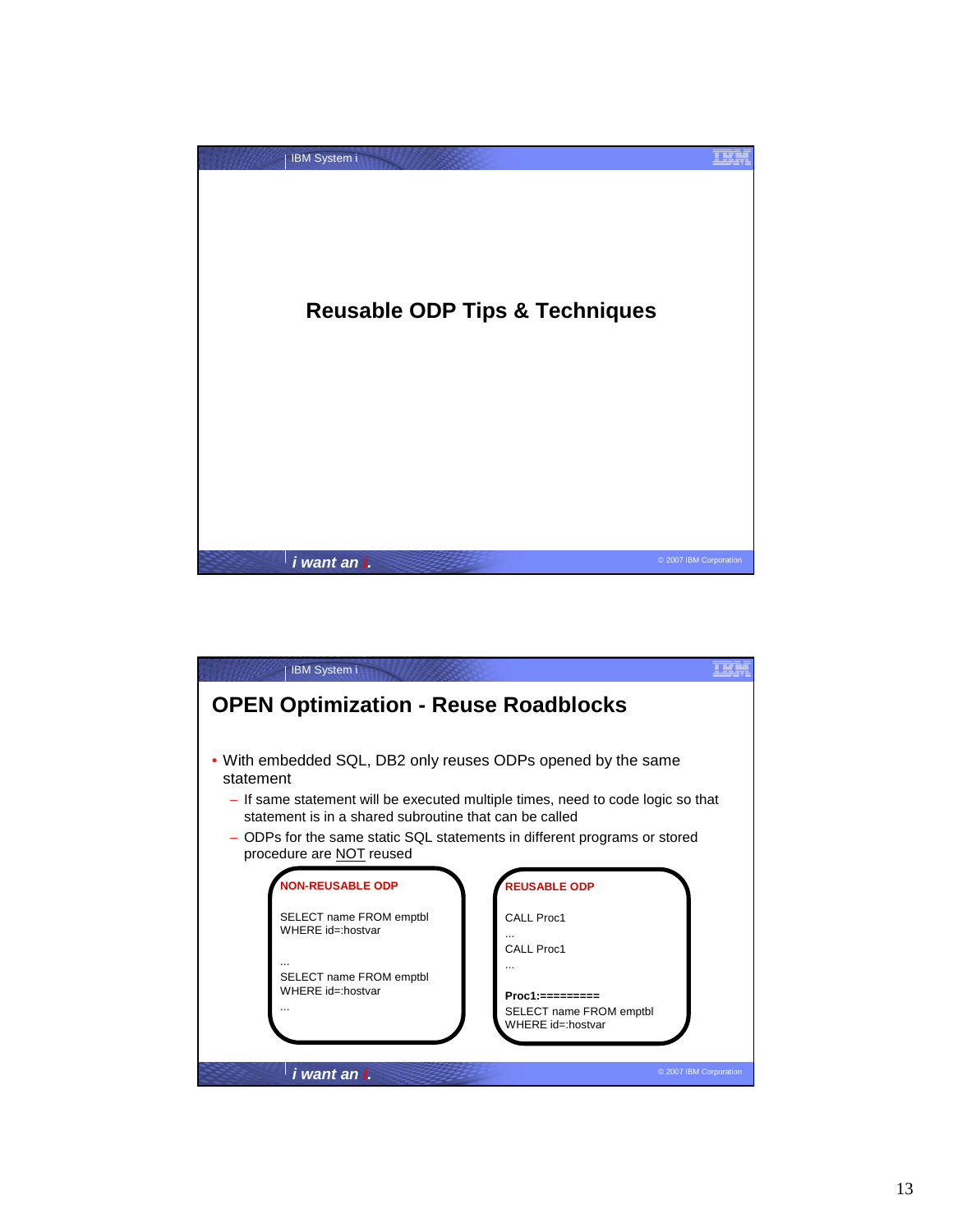

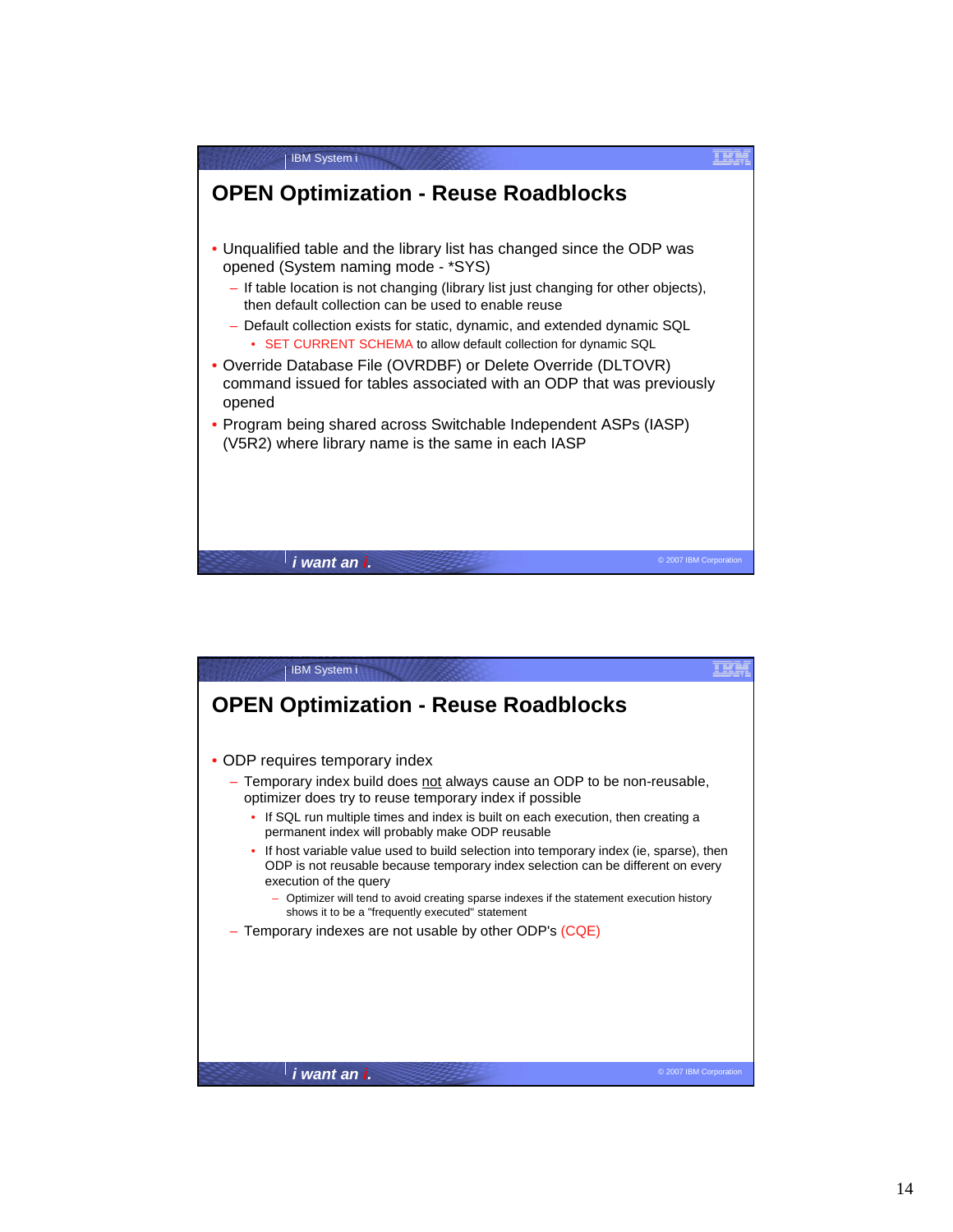

| <b>IBM System i</b>                                                                                                                                                                                                                                                                                                                                                                                                                                                                                      |  |
|----------------------------------------------------------------------------------------------------------------------------------------------------------------------------------------------------------------------------------------------------------------------------------------------------------------------------------------------------------------------------------------------------------------------------------------------------------------------------------------------------------|--|
| <b>OPEN Optimization - Reuse Considerations</b>                                                                                                                                                                                                                                                                                                                                                                                                                                                          |  |
| • Reusable ODP's do have one shortcoming once reuse<br>mode has started access plan is NOT rebuilt when the<br>environment changes<br>- What happens to performance if Reusable ODP is now run<br>against a table that started out empty and has now grown 5X in<br>size since the last execution?<br>- What if selectively of host variable or parameter marker greatly<br>different on 5th execution of statement?<br>- What if index added for tuning after 5th execution of statement<br>in the job? |  |
| ***NOT an issue with SQE since V5R3 - SQE recognizes new<br>indexes and table size changes while in ODP reuse mode                                                                                                                                                                                                                                                                                                                                                                                       |  |
| © 2007 IBM Corporation<br>i want an i.                                                                                                                                                                                                                                                                                                                                                                                                                                                                   |  |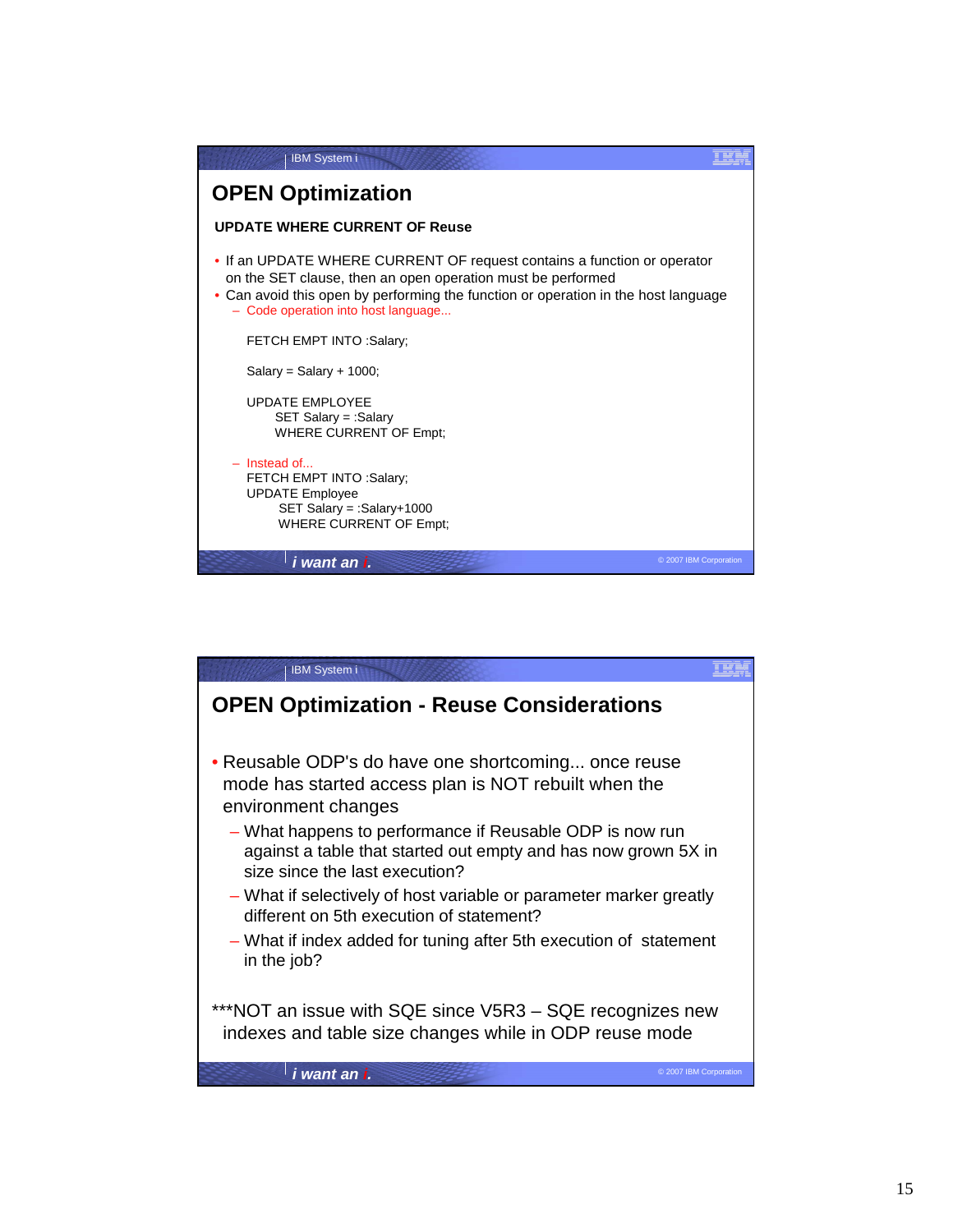

| <b>IBM System i</b>                                                                                                                                                                                                                                                                                                                                                                                                                             |
|-------------------------------------------------------------------------------------------------------------------------------------------------------------------------------------------------------------------------------------------------------------------------------------------------------------------------------------------------------------------------------------------------------------------------------------------------|
| <b>OPEN Optimization</b>                                                                                                                                                                                                                                                                                                                                                                                                                        |
| <b>Actions that Delete ODPs (continued)</b>                                                                                                                                                                                                                                                                                                                                                                                                     |
| • CONFLICT parameter added to ALCOBJ command that can be used to request<br>that pseudo-closed cursors to be hard closed<br>- CONFLICT(*RQSRLS) (not the default) request to release lock sent to each job and<br>thread holding a conflicting lock<br>• Will not release real application locks<br>• Only releases implicit system locks for Reusable ODP cursors<br>• Does not release Reusable ODP locks in requestor's job, only other jobs |
| • ODP reuse can also be controlled/managed with the QAQQINI options added in<br>V4R5                                                                                                                                                                                                                                                                                                                                                            |
| - OPEN CURSOR THRESHOLD & OPEN CURSOR CLOSE COUNT                                                                                                                                                                                                                                                                                                                                                                                               |
| • CLI provides special statement attribute & Toolbox JDBC Driver                                                                                                                                                                                                                                                                                                                                                                                |
| OS/400 Extended Dynamic interface gives programmer control of ODP deletion                                                                                                                                                                                                                                                                                                                                                                      |
| i want an i.<br>© 2007 IBM Corporation                                                                                                                                                                                                                                                                                                                                                                                                          |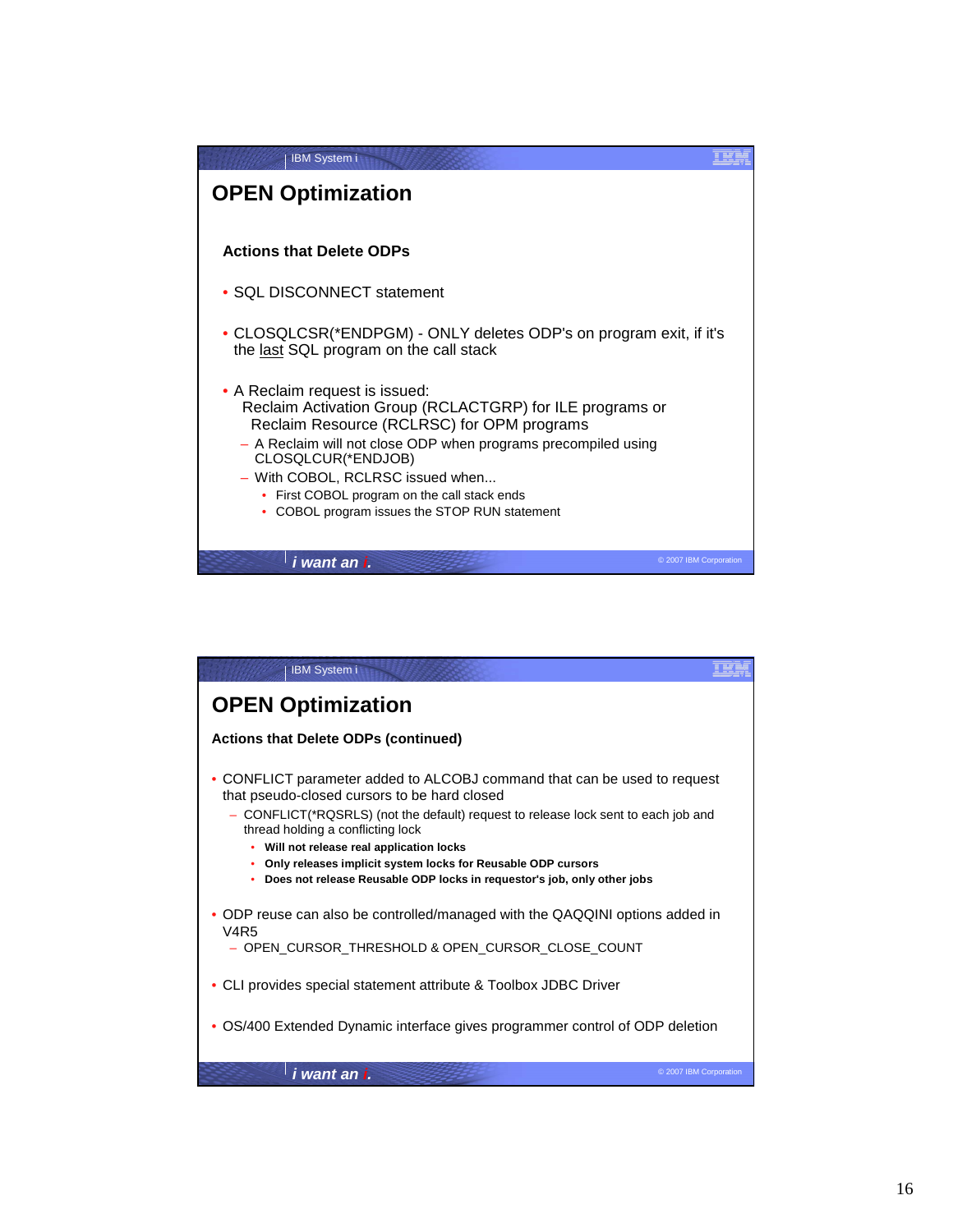

| <b>IBM</b> System i                                                                                                                                                                                                                                                                                                                                                                                                                                                                                                                                                                                                  |  |
|----------------------------------------------------------------------------------------------------------------------------------------------------------------------------------------------------------------------------------------------------------------------------------------------------------------------------------------------------------------------------------------------------------------------------------------------------------------------------------------------------------------------------------------------------------------------------------------------------------------------|--|
| <b>Dynamic SQL Tuning</b>                                                                                                                                                                                                                                                                                                                                                                                                                                                                                                                                                                                            |  |
| . With Dynamic interfaces, full opens are avoided by using a "PREPARE once,<br>EXECUTE many" mentality when an SQL statement is going to be executed<br>more than once<br>• A PREPARE does NOT automatically create a new statement and full open on<br>each execution<br>- DB2 performs caching on Dynamic SQL PREPAREs within a job/connection<br>- DB2 caching is not perfect (and subject to change), good application design is the<br>only way to guarantee ODP reuse<br>- Job Cache searched by Statement Text & Statement Name to try and reuse existing<br>ODPs or Plans (white space matters on statement) |  |
| PreparedStatement pst = con.prepareStatement<br>("INSERT INTO $c1$ VALUES( ?, ?, ?, ?, ?)");<br>for (int i = 0; i < outerNumOfLoops; i++) {                                                                                                                                                                                                                                                                                                                                                                                                                                                                          |  |
| for (int $j = 0$ ; $j <$ numOfLoops; $j++)$ {<br>$pst.setString(1, "GenData" + Integer.toString(j));$                                                                                                                                                                                                                                                                                                                                                                                                                                                                                                                |  |
| pst.addBatch();                                                                                                                                                                                                                                                                                                                                                                                                                                                                                                                                                                                                      |  |
| $int []$ updateCounts = pst.executeBatch();<br>$con.commit()$ ;<br>ł                                                                                                                                                                                                                                                                                                                                                                                                                                                                                                                                                 |  |
| © 2007 IBM Corporation<br>i want an i.                                                                                                                                                                                                                                                                                                                                                                                                                                                                                                                                                                               |  |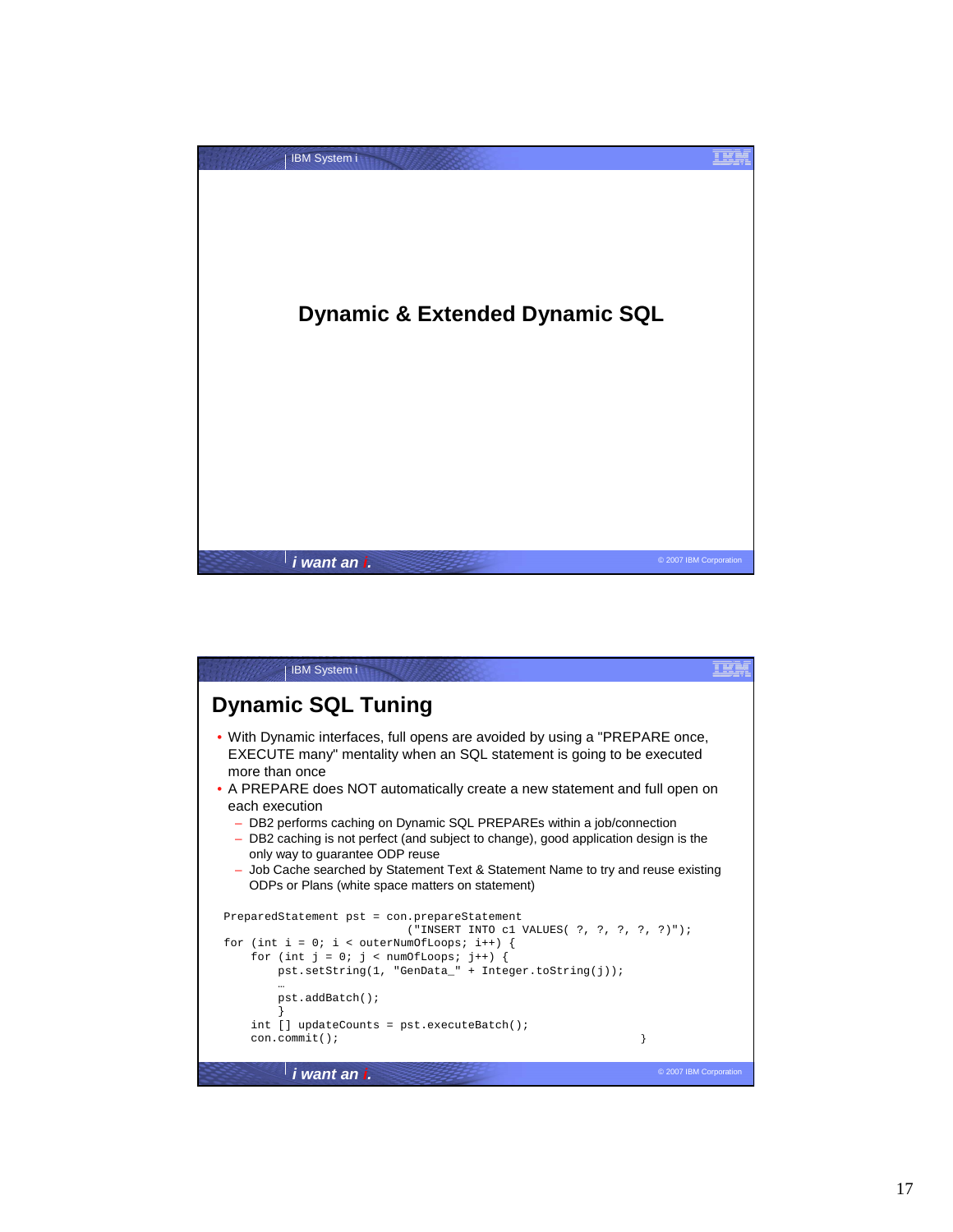

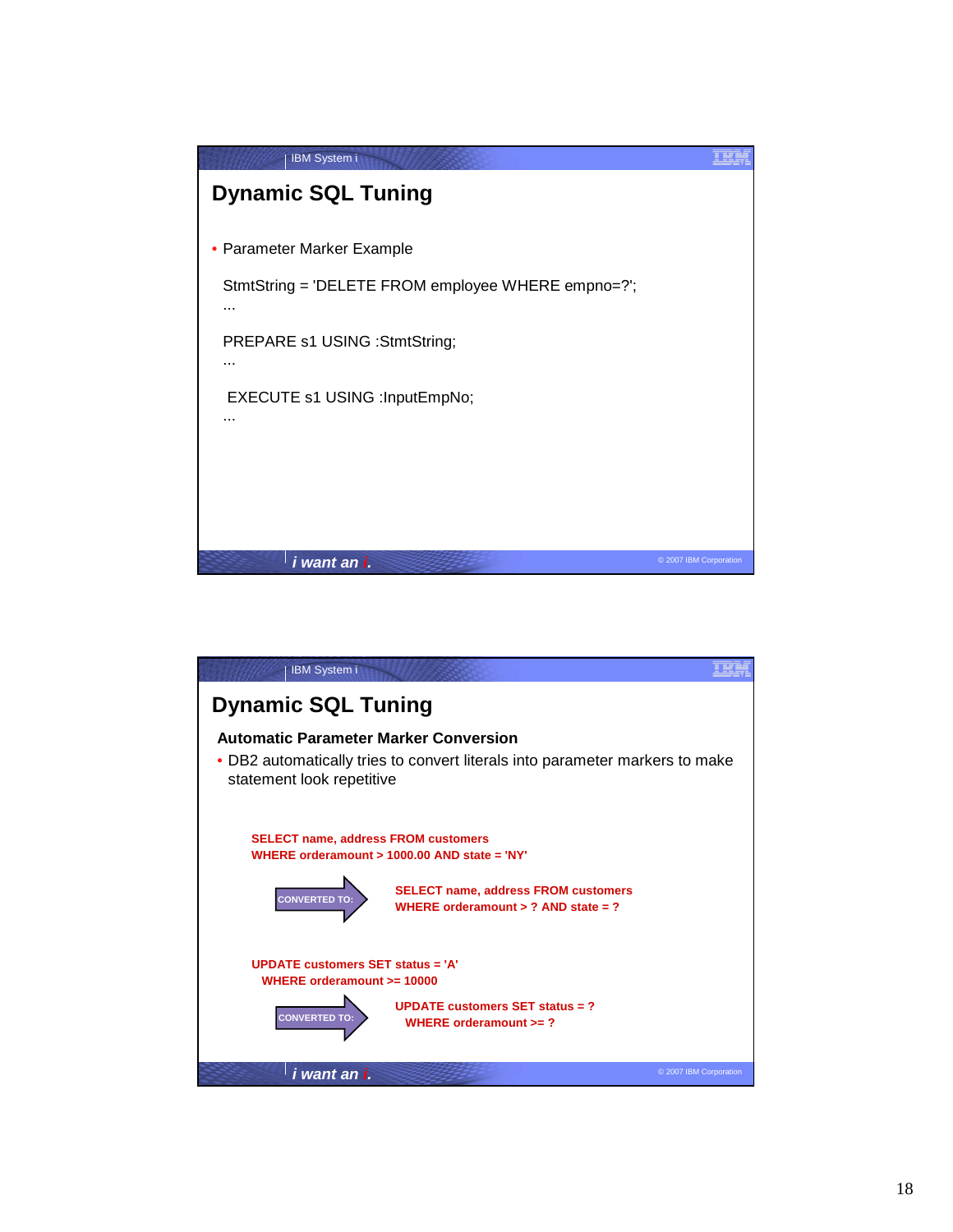

| <b>Extended Dynamic &amp; Packages</b>                                                               |                                                                                                                                                                                                                                                                                                                                                                                                                                                                                                                                                                                                                                           |
|------------------------------------------------------------------------------------------------------|-------------------------------------------------------------------------------------------------------------------------------------------------------------------------------------------------------------------------------------------------------------------------------------------------------------------------------------------------------------------------------------------------------------------------------------------------------------------------------------------------------------------------------------------------------------------------------------------------------------------------------------------|
| Package Contents:<br>• Statement name<br>. Statement text<br>• Statement parse tree<br>. Access Plan | STATEMENT NAME: QZ7A6B3E74C31D0000<br>Select IID, INAME, IPRICE, IDATA from TEST/ITEM where<br>ID in (?, ?, ?, ?)<br>SQL4021 Access plan last saved on 12/16/96 at 20:21:45.<br>SQL4020 Estimated query run time is 1 seconds.<br>SQL4008 Access path ITEM used for file 1.<br>SQL4011 Key row positioning used on file 1.<br>STATEMENT NAME: QZ7A6B3E74DD6D8000                                                                                                                                                                                                                                                                          |
| <b>PRTSQLINF</b> output                                                                              | Select CLAST, CDCT, CCREDT, WTAX from TEST/CSTMR.<br>TEST//WRHS where CWID=? and CDID=?<br>SQL4021 Access plan last saved on 12/16/96 at 20:21:43.<br>SQL4020 Estimated query run time is 1 seconds.<br>SQL4007 Query implementation for join position 1 file 2.<br>SQL4008 Access path WRHS used for file 2.<br>SQL4011 Key row positioning used on file 2.<br>SQL4007 Query implementation for join position 2 file 1.<br>SQL4006 All access paths considered for file 1.<br>SQL4008 Access path CSTMR used for file 1.<br>SQL4014 0 join field pair(s) are used for this join position.<br>SQL4011 Key row positioning used on file 1. |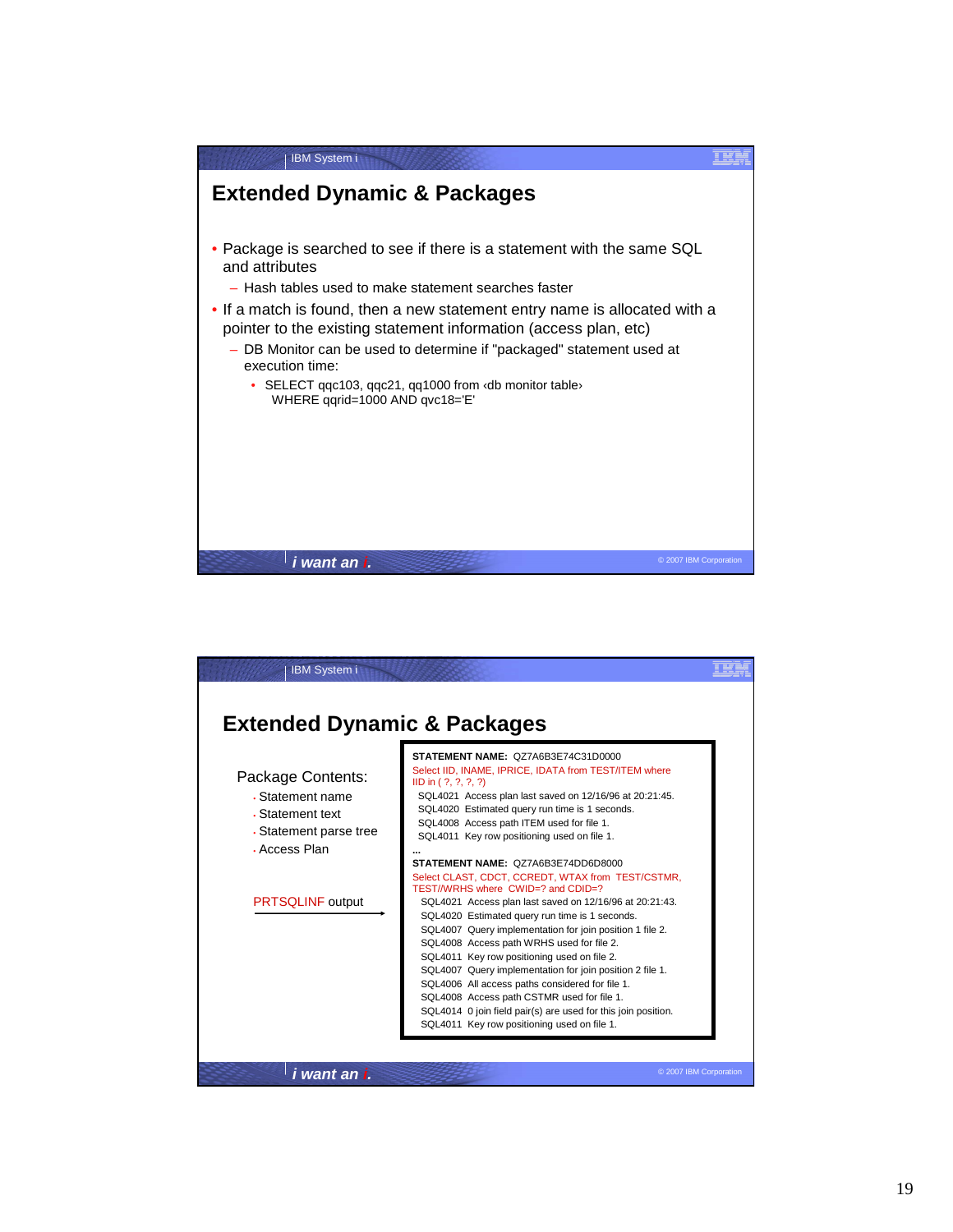

| <b>IBM System i</b>                                                                                                                                                                                                                                                                                                                        |                        |
|--------------------------------------------------------------------------------------------------------------------------------------------------------------------------------------------------------------------------------------------------------------------------------------------------------------------------------------------|------------------------|
| <b>Extended Dynamic &amp; Packages</b>                                                                                                                                                                                                                                                                                                     |                        |
| The Interfaces                                                                                                                                                                                                                                                                                                                             |                        |
| System API - QSQPRCED<br>- API user responsible for creating package<br>- API user responsible for preparing and descrbing statement into package<br>- API user responsible for checking existince of statement and executing statements in<br>the package                                                                                 |                        |
| $\bullet$ XDA API set<br>- Abstraction layer built on top of QSQPRCED for local and remote access                                                                                                                                                                                                                                          |                        |
| • Extended dynamic setting/configuration for IBM iSeries Access ODBC driver &<br>iSeries Java Toolbox JDBC driver<br>- Drivers handle package creation<br>- Drivers automate the process of adding statements into the package<br>- Drivers automate process of checking for existing statement and executing statements<br>in the package |                        |
| i want an i.                                                                                                                                                                                                                                                                                                                               | © 2007 IBM Corporation |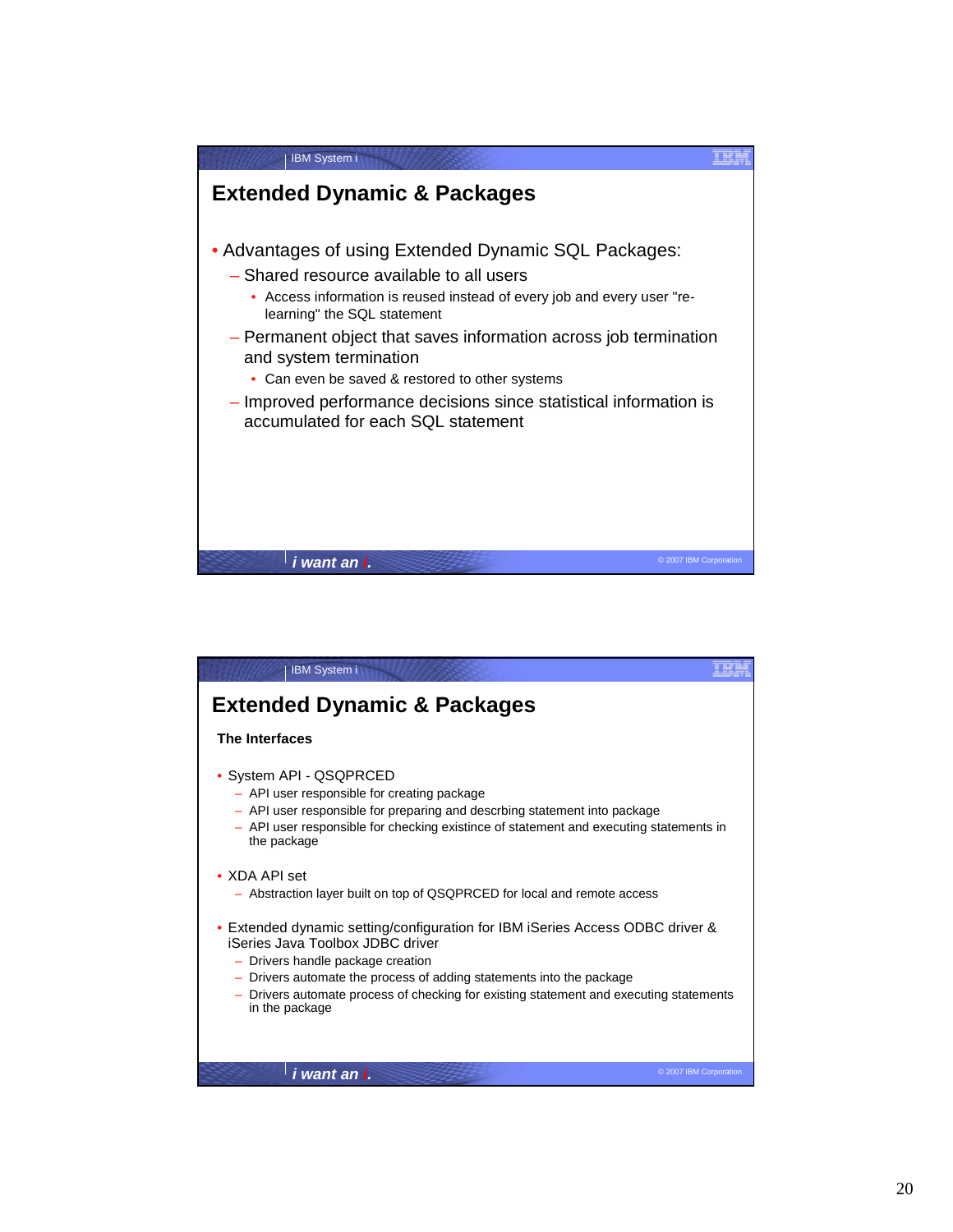

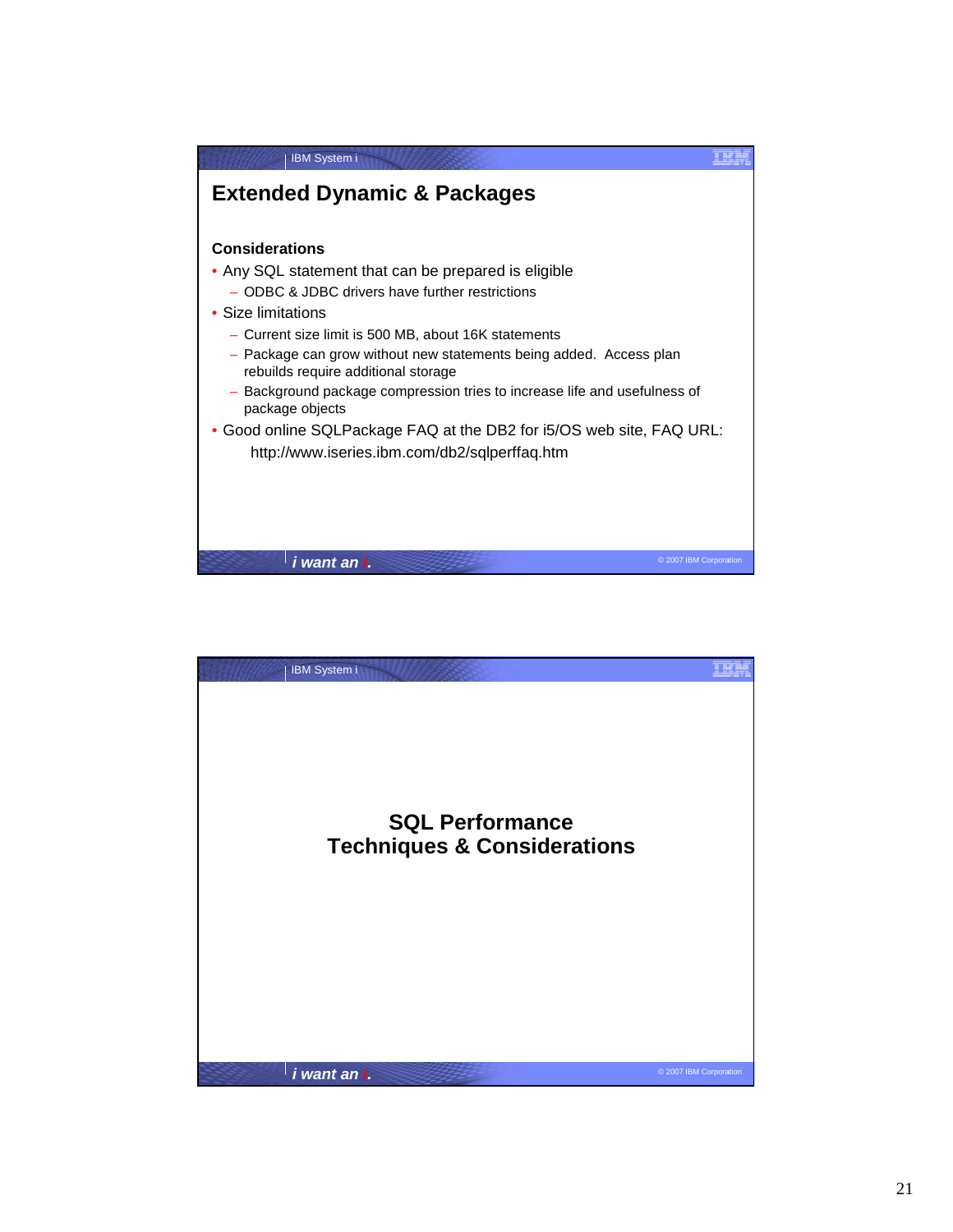

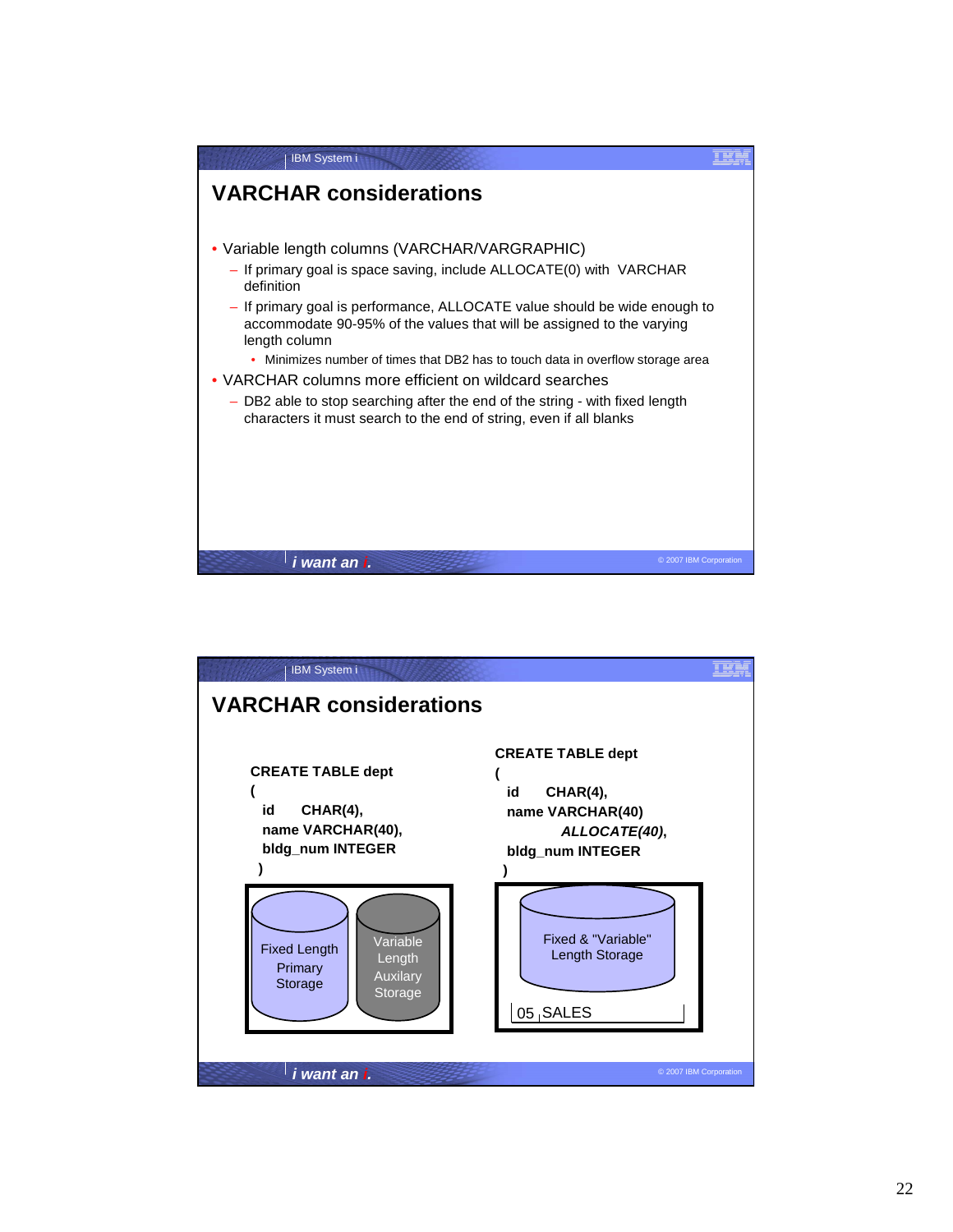

| <b>IBM System i</b>                                                                                                                                                |                        |
|--------------------------------------------------------------------------------------------------------------------------------------------------------------------|------------------------|
| <b>Additional Information</b>                                                                                                                                      |                        |
| • IBM Workshop -<br>ibm.com/servers/eserver/iseries/service/igs/db2performance.html<br>(being offered in Rochester in October)<br>AND PRACTICE, PRACTICE, PRACTICE |                        |
| • Tools to help get started and make tuning easier:<br>- insureSQL from Centerfield Technology (insureSQL.com)<br>- IBM iSeries Navigator                          |                        |
| • Whitepaper on Indexing Strategy:<br>ibm.com/servers/enable/site/education/ibo/register.html?indxng                                                               |                        |
| • Latest Information on SQL Query Engine (SQE) Enhancements:<br>http://www.iseries.ibm.com/db2/sqe.html                                                            |                        |
| i wan <u>t an i.</u>                                                                                                                                               | © 2007 IBM Corporation |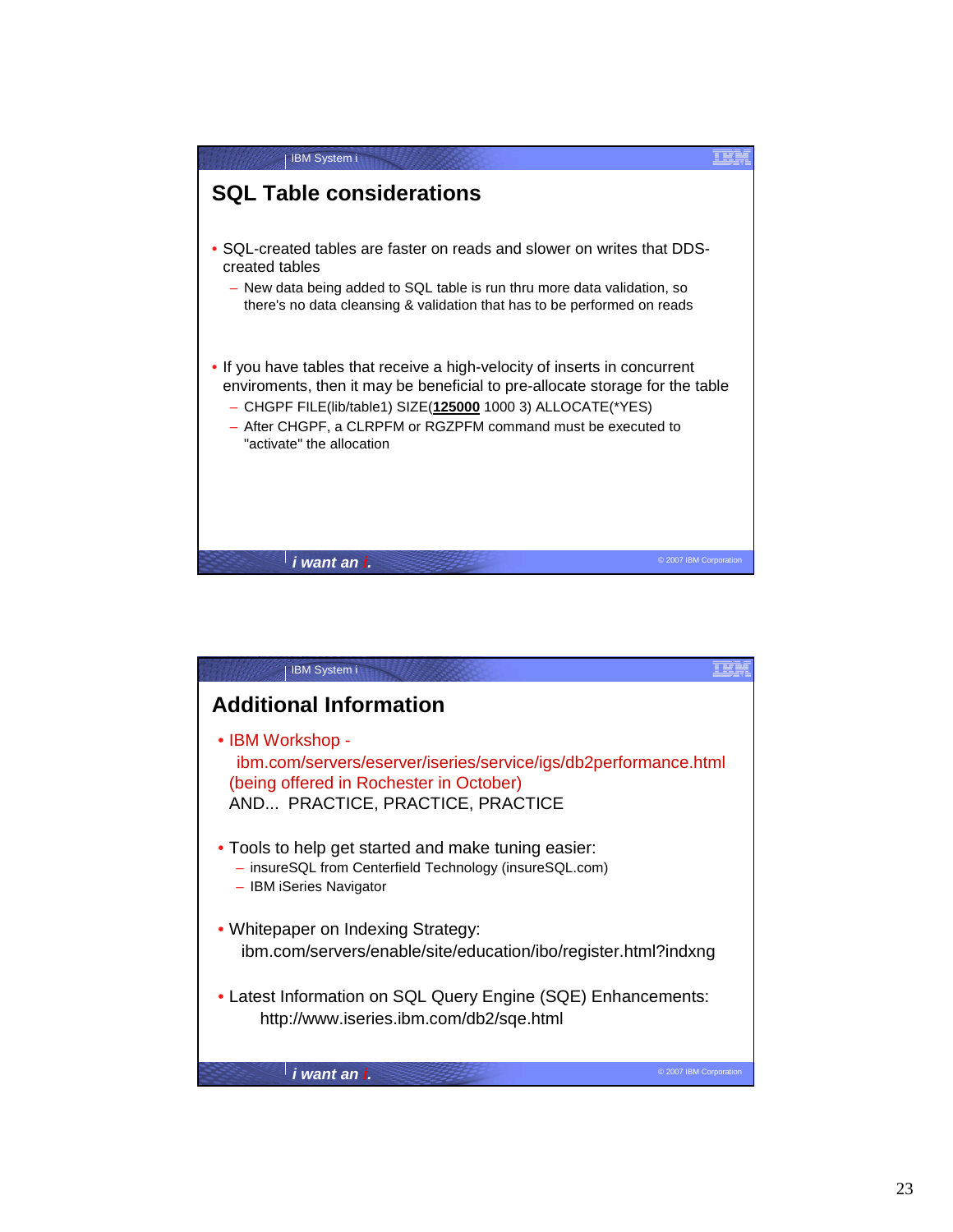

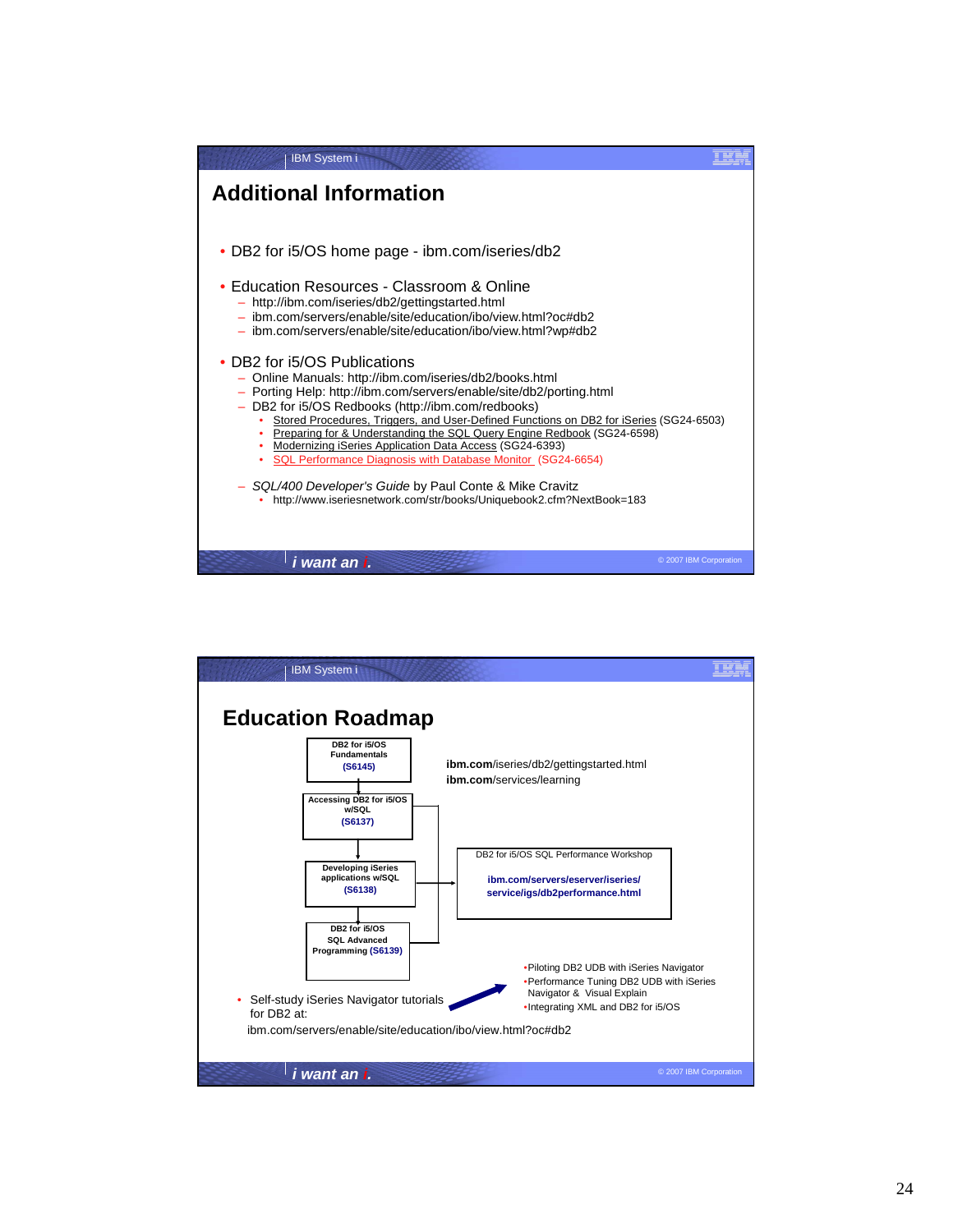

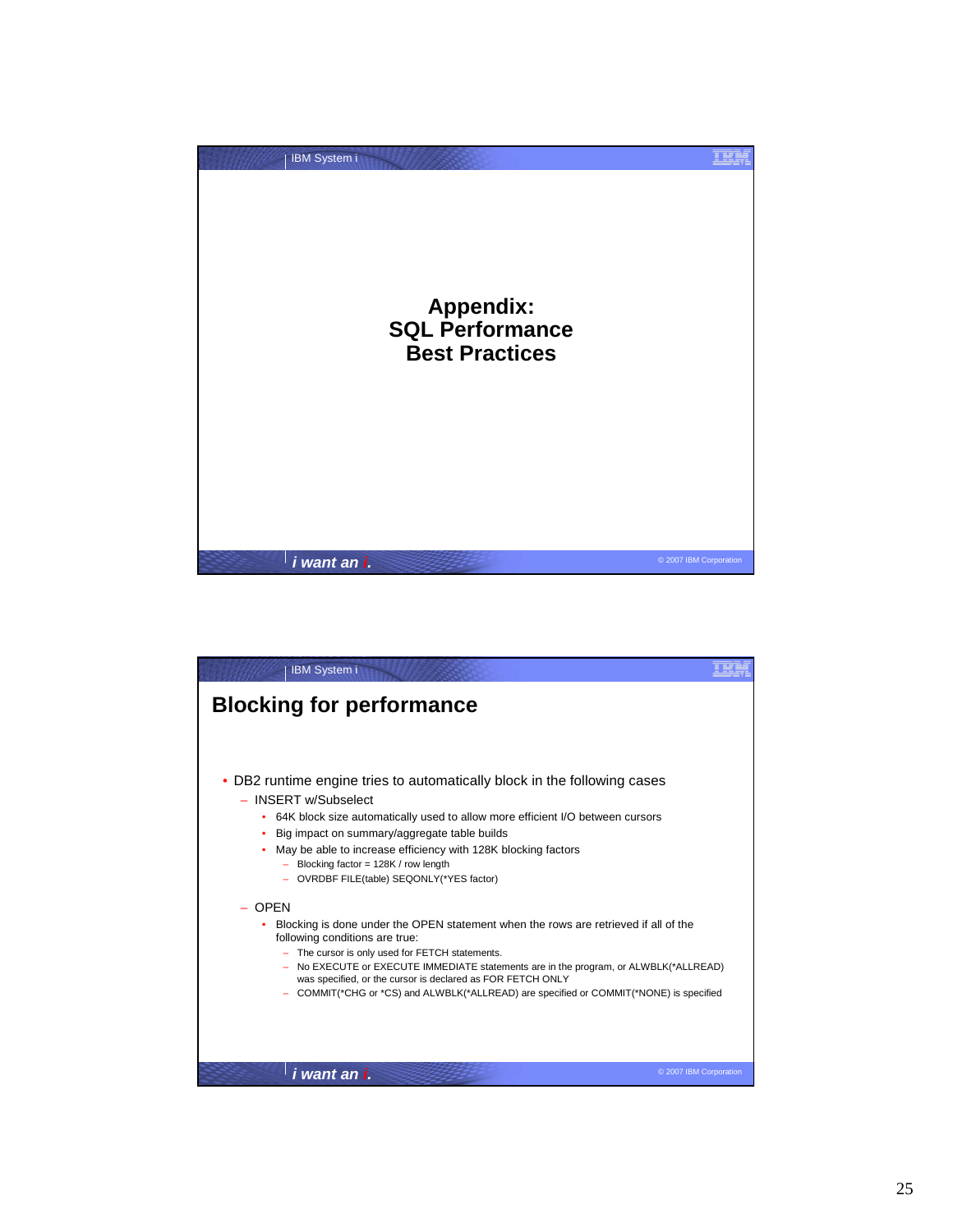| <b>IBM System i</b><br><b>Blocking for performance</b> |                                                                                                                                                                                                                                                 |                                   |                        |
|--------------------------------------------------------|-------------------------------------------------------------------------------------------------------------------------------------------------------------------------------------------------------------------------------------------------|-----------------------------------|------------------------|
| <b>INSERT for N Rows</b><br>insert request             | • Applications that perform many INSERT statements in succession or via a single<br>loop may be improved by bundling all the new rows into a single request<br>Fill host language array with new rows and then pass array of rows on single SQL |                                   |                        |
|                                                        | Database Manager<br>w/NO blocking                                                                                                                                                                                                               | Database Manager<br>with Blocking |                        |
| Single Row<br><b>Insert Statement</b>                  | $100$ SOI calls<br>100 database ops                                                                                                                                                                                                             | $100$ SOI calls<br>1 database op  |                        |
| <b>Multiple Row</b><br><b>Insert Statement</b>         | 1 SQL call<br>100 database ops                                                                                                                                                                                                                  | 1 SQL calls<br>1 database op      |                        |
|                                                        | ODBC tests showed that 500 Single Row inserts took<br>17 seconds versus 1.25 seconds for Blocked insert                                                                                                                                         |                                   |                        |
| i want an i.                                           |                                                                                                                                                                                                                                                 |                                   | © 2007 IBM Corporation |

| <b>IBM System i</b>                                                                                                                                                                                                                                                                                                                                                                                                                                                                                                                                                                                                       |                        |
|---------------------------------------------------------------------------------------------------------------------------------------------------------------------------------------------------------------------------------------------------------------------------------------------------------------------------------------------------------------------------------------------------------------------------------------------------------------------------------------------------------------------------------------------------------------------------------------------------------------------------|------------------------|
| <b>Blocking for performance</b>                                                                                                                                                                                                                                                                                                                                                                                                                                                                                                                                                                                           |                        |
| <b>FETCH for N Rows</b><br>• Multiple rows of data from a table are retrieved into the application in a<br>single request<br>• SQL blocking of fetches can be improved with the following:<br>- Attribute information in the target array/area matches the attribute of the<br>columns being retrieved<br>- In general, try to retrieve as many rows as possible and let the database<br>determine the optimal blocking size<br>- Do not mix single and multiple row FETCH requests on the same cursor<br>- PRIOR, CURRENT, and RELATIVE options should not be used with multiple<br>row fetch due to their random nature |                        |
|                                                                                                                                                                                                                                                                                                                                                                                                                                                                                                                                                                                                                           |                        |
| i want an i.                                                                                                                                                                                                                                                                                                                                                                                                                                                                                                                                                                                                              | © 2007 IBM Corporation |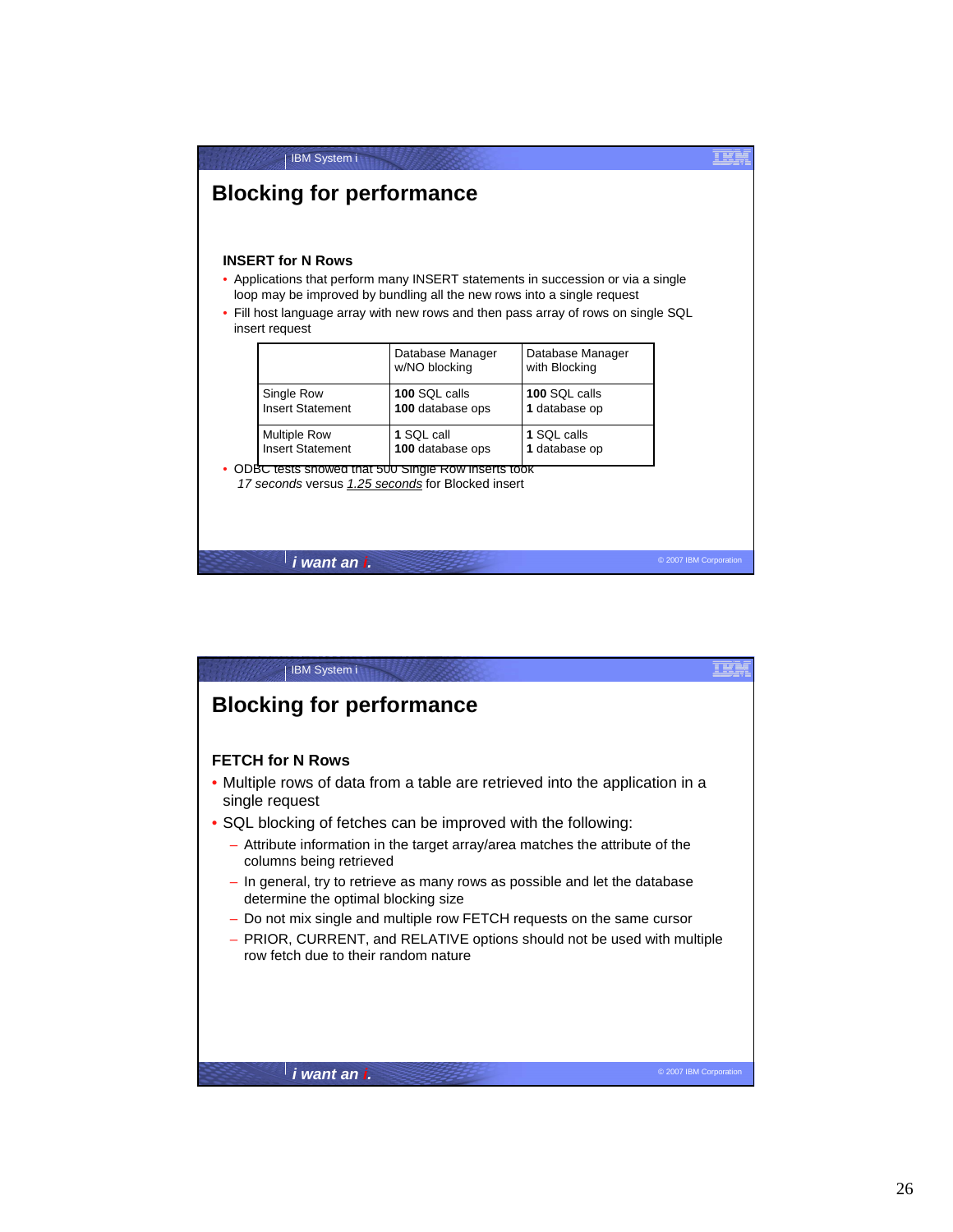

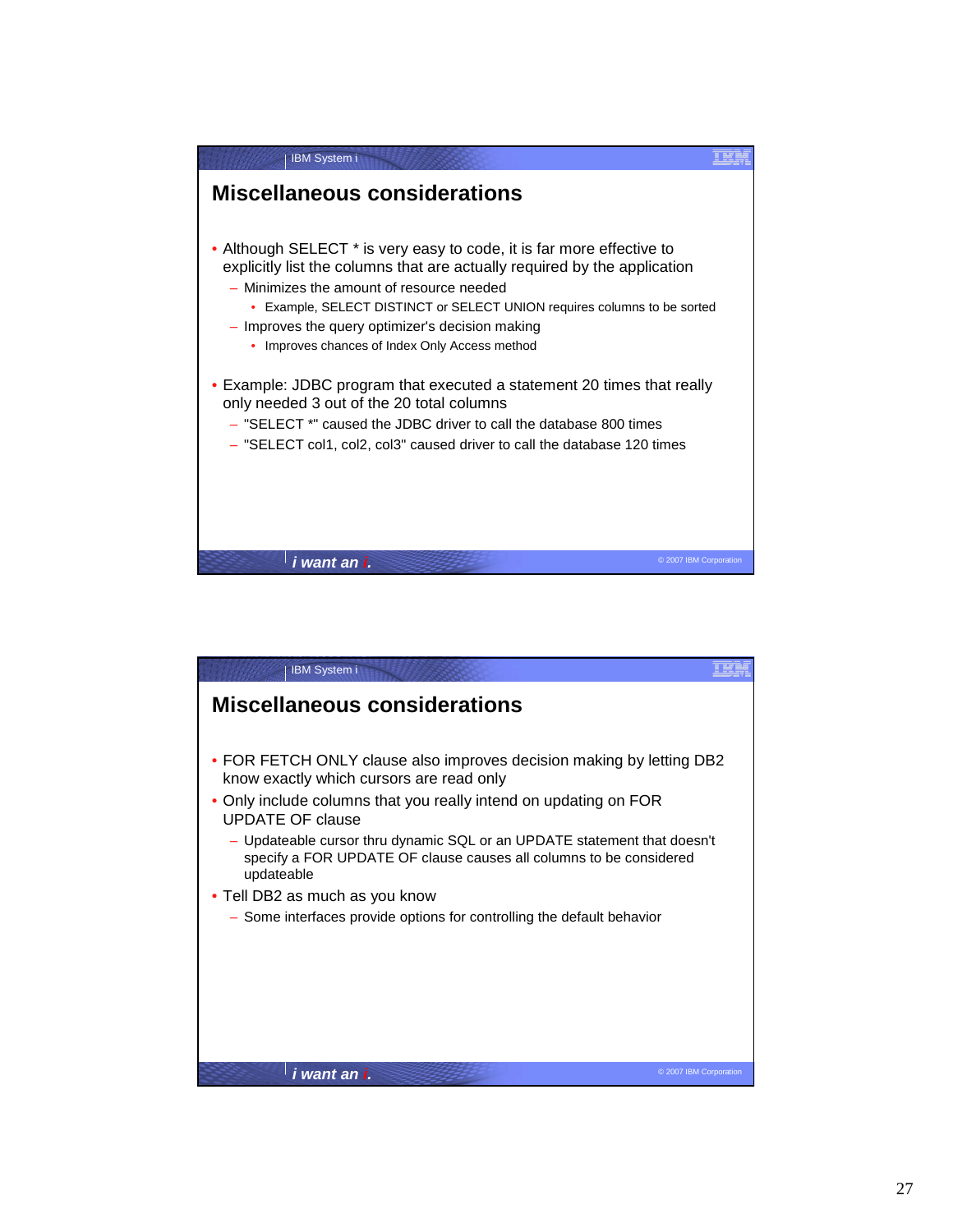

| <b>IBM System i</b>                                                                                                                            |                        |
|------------------------------------------------------------------------------------------------------------------------------------------------|------------------------|
| <b>Journal Considerations</b>                                                                                                                  |                        |
|                                                                                                                                                |                        |
|                                                                                                                                                |                        |
| DB2 attempts to journal (log) all SQL created tables automatically                                                                             |                        |
| - Verify that DB2 tables are only journaled when required                                                                                      |                        |
|                                                                                                                                                |                        |
| • Journals can have a definite impact on SQL performance, so that's<br>another area of investigation when doing database performance analysis. |                        |
| Possible places to start:                                                                                                                      |                        |
| - Journal minimal data option to minimize amount of data copied into the<br>journal and size of the journal object                             |                        |
| MINENTDTA Option on CRTJRN & CHGJRN CL commands                                                                                                |                        |
| - Journal Caching PRPQ (5799-BJC) if running batch jobs with isolation level<br>of No Commit/*NONE                                             |                        |
| - HW Configuration: Look for limited Write Cache                                                                                               |                        |
| - New Redbook: Striving for Optimal Journal Performance (SG24-6286)                                                                            |                        |
|                                                                                                                                                |                        |
| i want an L                                                                                                                                    | © 2007 IBM Corporation |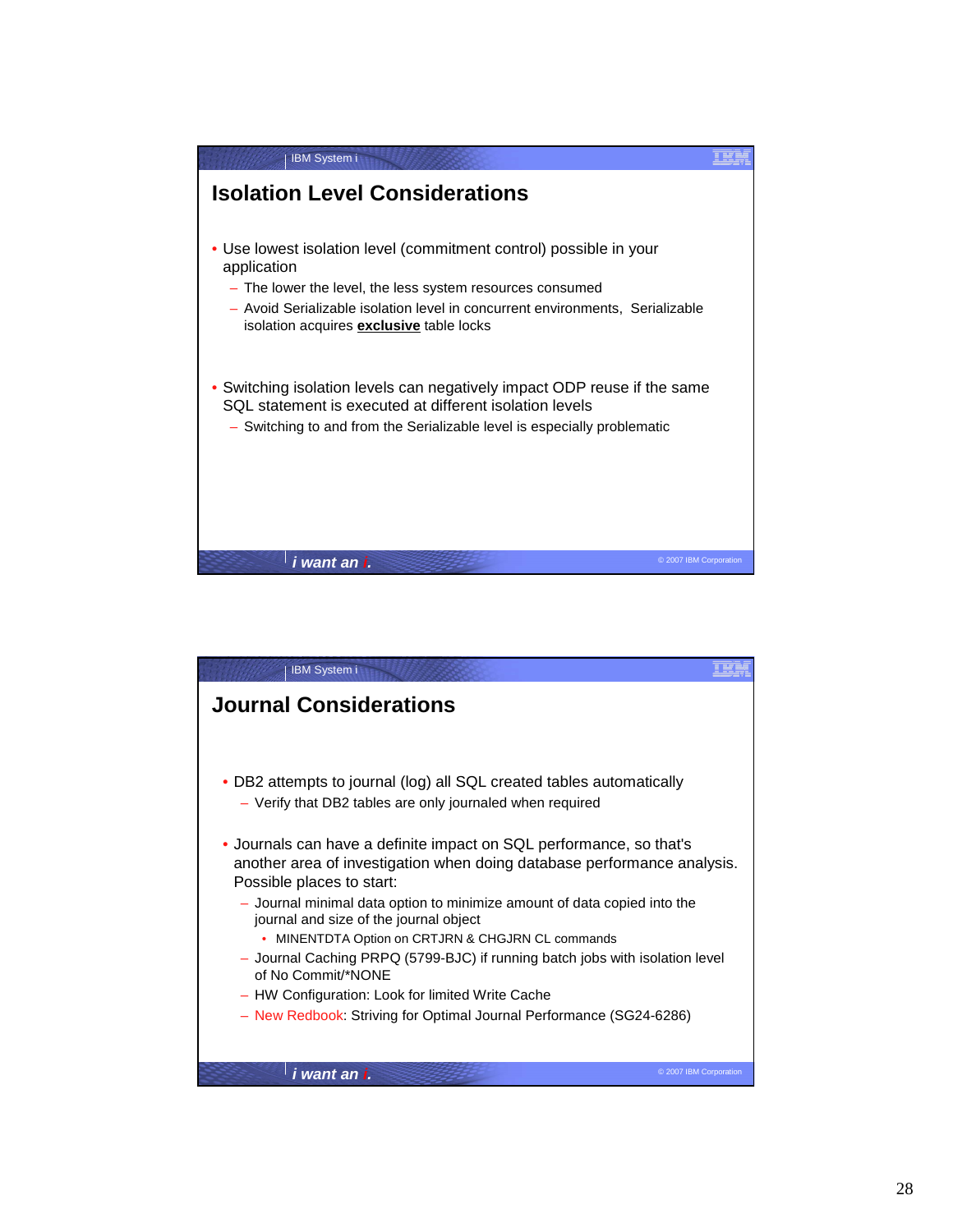